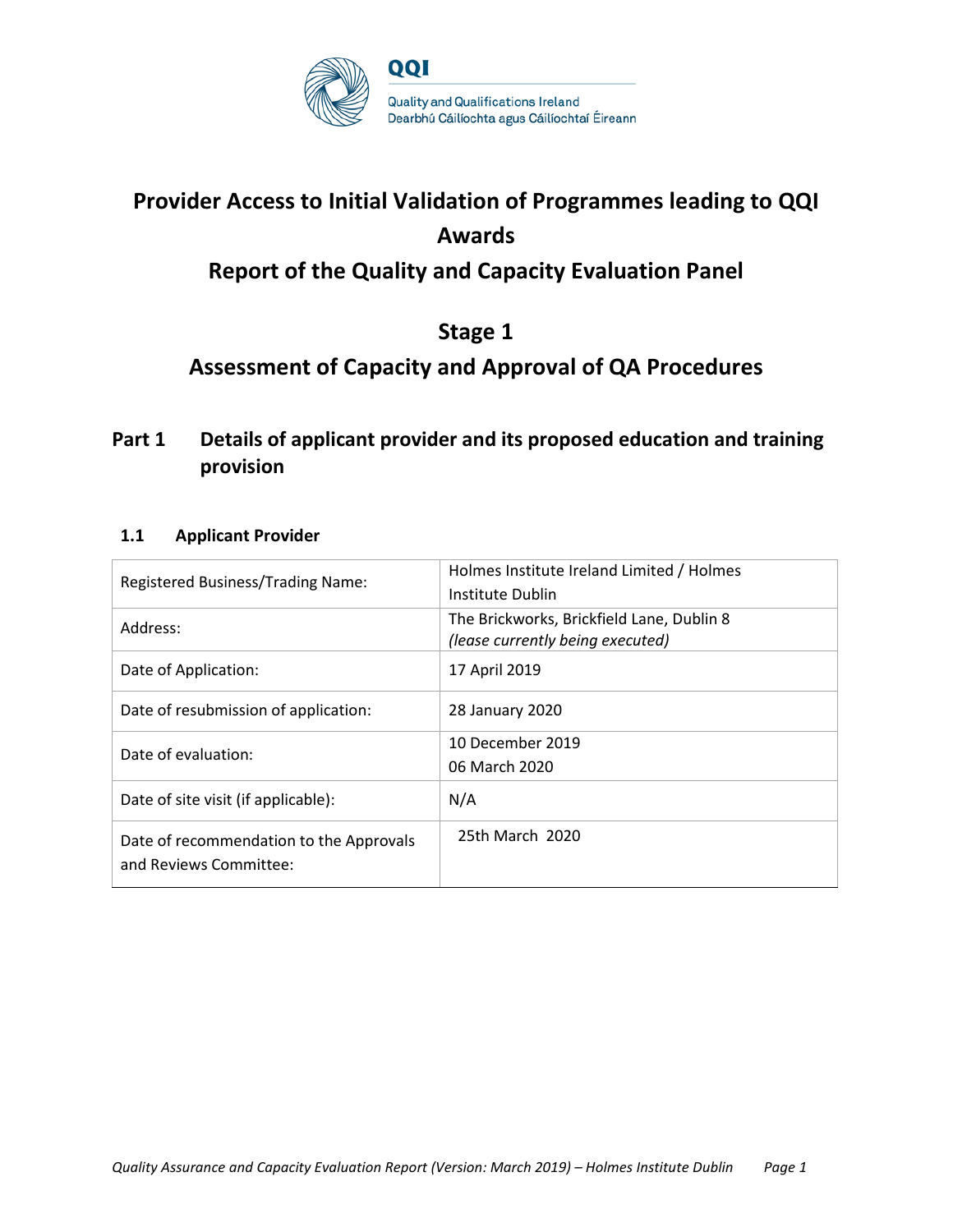

### **1.2 Profile of applicant provider**

Holmes Institute Australia (HI) was established in 1963 as a business college and has had the same ownership structure since 1989. Its parent company is the Holmes Education Group (HEG), which has expanded to become a transnational education services company that provides education in English language training, schools, vocational and higher education and training. HEG operates in the United Kingdom, the United States of America, Canada, Hong Kong, China and Australia. It has also established an English language school in Ireland – OHC (Oxford House) which is based on Capel Street in Dublin.

HI is a private higher education provider. It offers a range of awards under the Australian Qualification Framework (AQF) from vocational education and training to undergraduate programmes through to masters' degree. HI offers these programmes in business, accounting, fashion business, and information systems. At present HI delivers its higher education programmes to domestic and international learners at campuses in Melbourne, Sydney, Brisbane, the Gold Coast, Cairns and Hong Kong. In Australia it is regulated by the Tertiary Education Quality and Standards Agency (TEQSA) and in Hong Kong it is regulated by the Hong Kong Council for Accreditation of Academic and Vocational Qualifications (HKCAAVQ). HI's accounting programmes are accredited by Australian professional associations including the Certified Practicing Accountants and the Institute of Chartered Accountants (CPA / ICAANZ). HI has also recently opened a Cybersecurity and Innovation Research Centre staffed with full-time researchers.

This application for initial access to validation is made for a proposed higher education provider to be named Holmes Institute Dublin (HID). HID has applied to offer Level 7 and Level 8 degrees in business studies. The Panel evaluation on 10 December 2019 was attended by representatives from HI who have been instrumental in developing the plans for HID and some of whom will be locally based in establishing the institution.

| <b>NFQ Level</b> | <b>Award Class</b> | <b>QQI Award / Proposed Programme Title</b> |
|------------------|--------------------|---------------------------------------------|
|                  | Bachelor of        | <b>Bachelor of Arts in Business</b>         |
|                  | Arts               |                                             |
|                  | Bachelor of        | Bachelor of Arts (Hons) in Business         |
|                  | Arts               |                                             |

#### **1.3 Proposed education and training provision**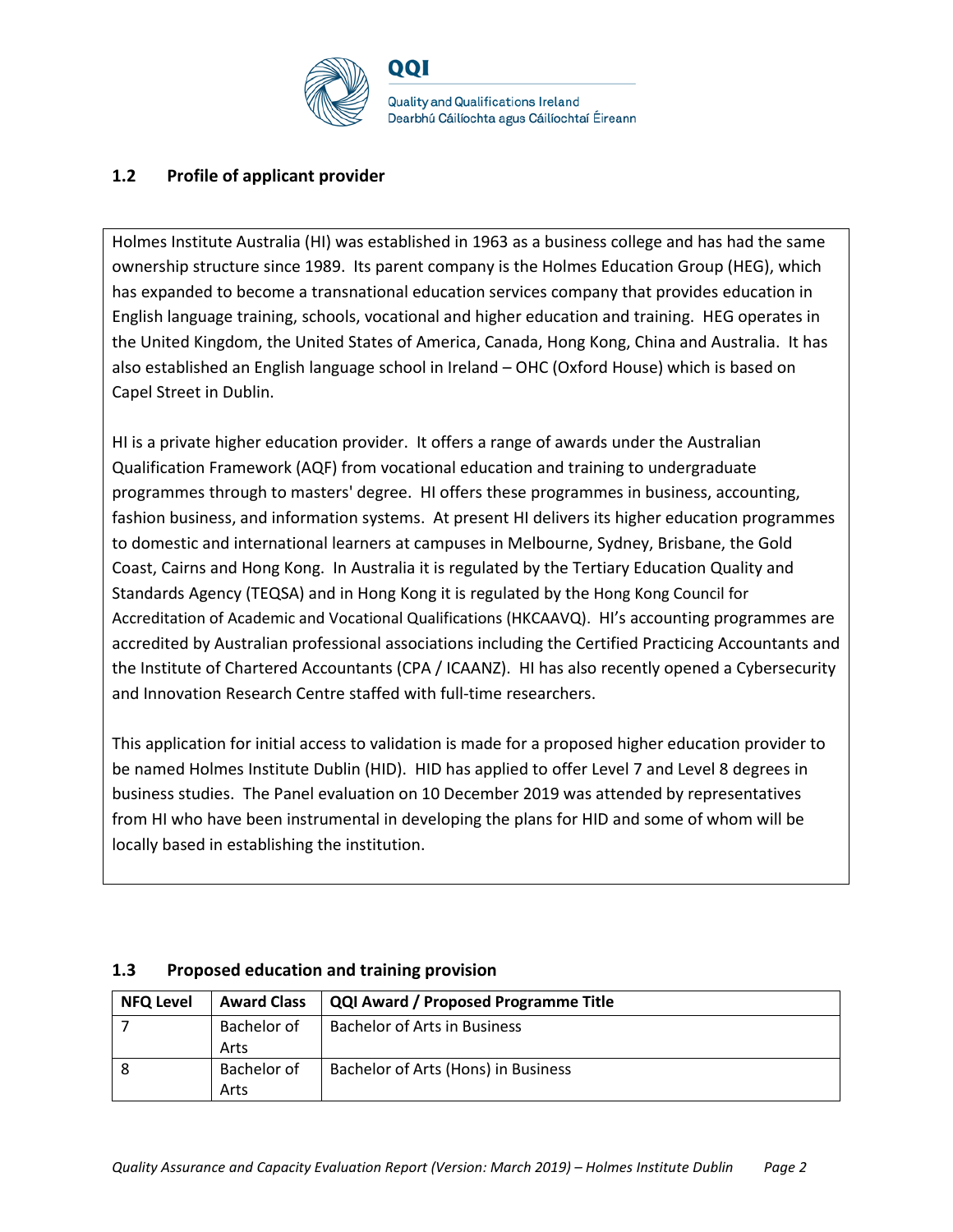

### **Part 2 The Quality and Capacity Panel Membership**

| Name                                                            | Role of panel member                               | Organisation                           |
|-----------------------------------------------------------------|----------------------------------------------------|----------------------------------------|
| Professor Brian Bowe, Head of<br>Academic Affairs and Assistant | Chair                                              | <b>Technological University Dublin</b> |
| Registrar                                                       |                                                    |                                        |
| Maria Maguire                                                   | <b>Student Representative</b>                      | Dundalk Institute of Technology        |
| Hugh McBride, Senior Lecturer<br>in Business                    | Teaching, Learning and<br><b>Assessment Expert</b> | Galway-Mayo Institute of Technology    |
| Sinéad O'Sullivan, Director of<br>Quality                       | National QA Expert                                 | University of Limerick                 |
| Dr Trish O'Brien                                                | Independent Report Writer                          | O'BRIEN / Governance Design            |
|                                                                 |                                                    |                                        |

Walter Balfe, Head of Awards, QQI, attended the evaluation as an observer.

### **Part 3 Findings of the Panel**

#### **3.1 Summary Findings**

Following its meeting with HI representatives, the Panel was very satisfied that HI is an institution with long-standing and significant experience in higher education, and that it has the skills, resources and experience to establish a higher education provider in Dublin. HI conveyed a reflective approach to quality assurance and has improved its systems through a series of iterations since its establishment. The Panel was also impressed with the collegial and open manner in which the HI representatives engaged during the evaluation meeting.

Overall, however, the Panel considered that aspects of its meeting with HI were more illuminating regarding the quality of the processes envisaged for HID than the submitted QA Manual communicated. In addition, it had concerns regarding the gap analysis conducted to inform the QA Manual; particularly the extent to which it has had regard to QQI assessment policies and procedures. As a result, the Panel identified some proposed mandatory changes to HI on these and other matters and offered other specific advices to the institution.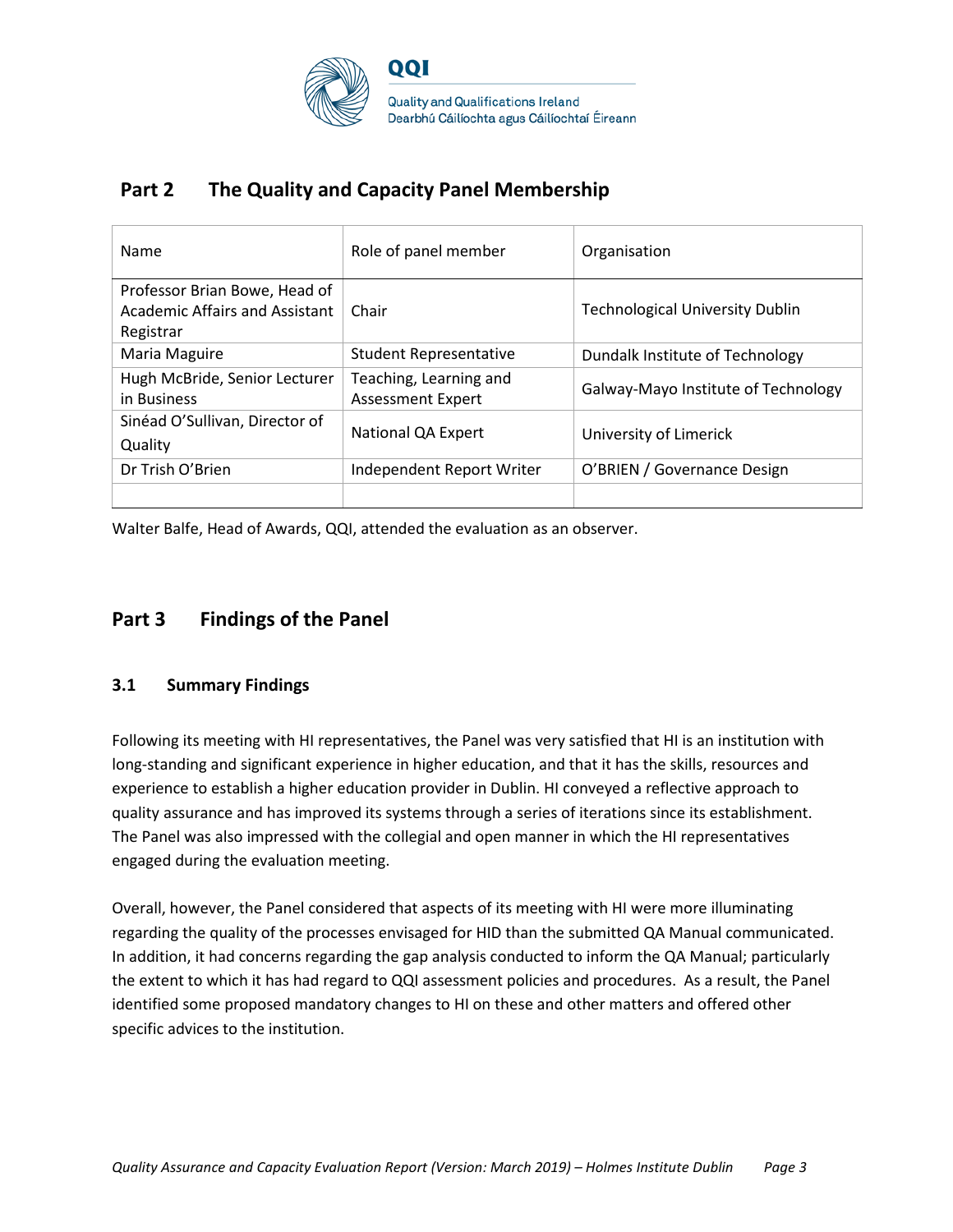

**Quality and Qualifications Ireland** Dearbhú Cáilíochta agus Cáilíochtaí Éireann

The Panel reconvened on 06 March 2020 to undertake a desk review of the evidence subsequently submitted by HI in response to its proposed mandatory changes. It is the Panel's view that HI has satisfactorily addressed the proposed mandatory changes and it notes the progress made by HI in responding to the specific advices offered. The Panel is convinced of the capacity of HI to provide learners with *a well-supported learning experience which will allow them to achieve the learning outcomes for the type and level of QQI award sought* (Policy and Criteria for Provider Access to Initial Validation of Programmes Leading to QQI Awards QQI, 2013, p.5). The Panel notes that in the second part of this process, the application for programme validation under the Policies and Criteria for the Validation of Programmes of Education and Training (QQI, 2017), HI will be required to contextualise its quality assurance policies and procedures and to illustrate their implementation in a local context. The Panel consequently recommends that QQI approves the QA procedures of HI.

### 3.2 Recommendation of the panel to Approvals and Review Committee of QQI

|                                                                                                                                                                                                                                                                     | Tick one as<br>appropriate |
|---------------------------------------------------------------------------------------------------------------------------------------------------------------------------------------------------------------------------------------------------------------------|----------------------------|
| <b>Approve</b> Holmes Institute Dublin's draft QA procedures                                                                                                                                                                                                        |                            |
| <b>Refuse approval</b> of [the provider's $-$ insert name] draft QA<br>procedures pending mandatory changes set out in Section 6.1<br>(If this recommendation is accepted by QQI, the provider may make a revised<br>application within six months of the decision) |                            |
| <b>Refuse to approve</b> [the provider's $-$ insert name] draft QA<br>procedures                                                                                                                                                                                    |                            |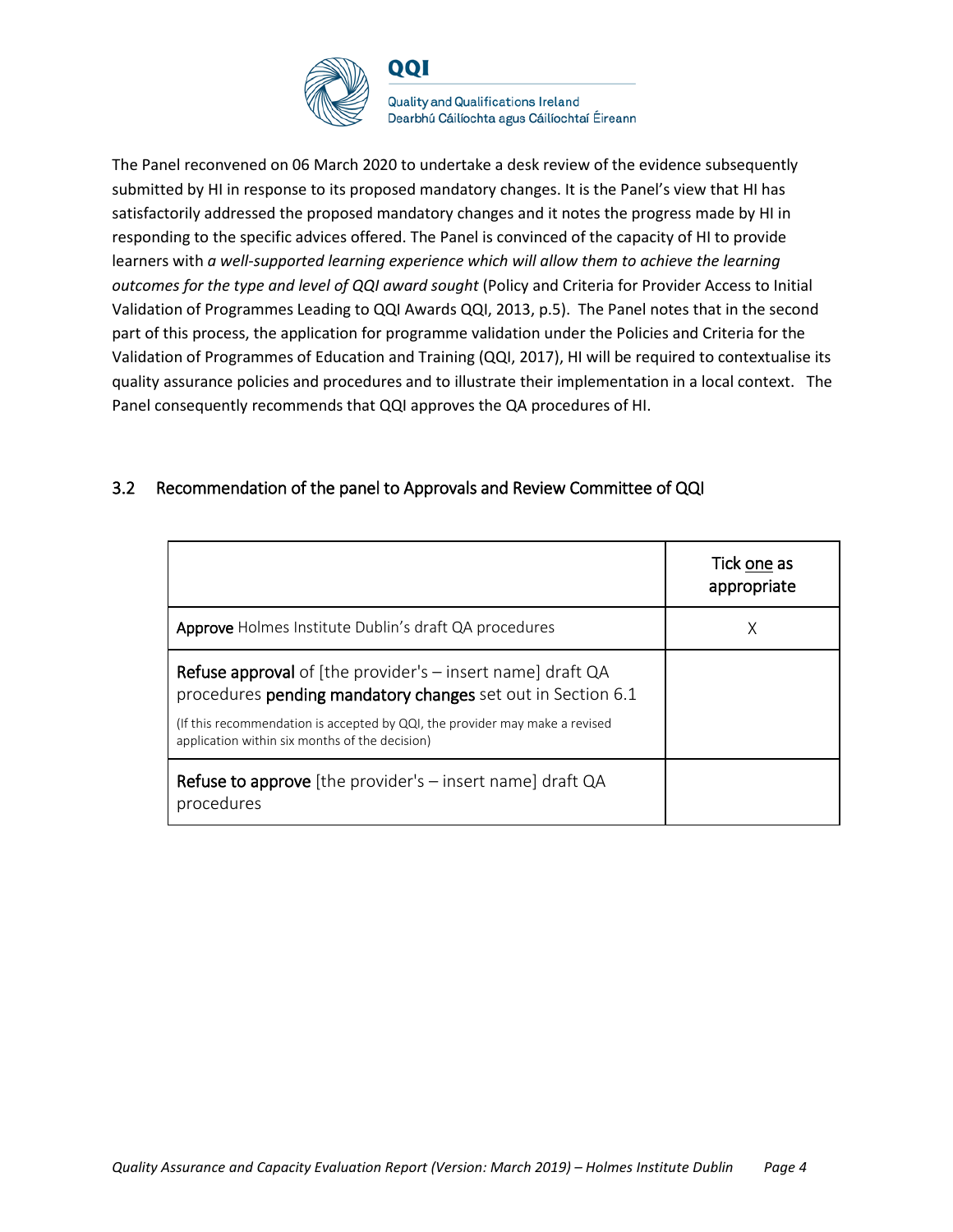

## **Part 4Evaluation of the capacity of the applicant to provide quality education and training to learners**

### **4.1 Legal and compliance requirements:**

|          | <b>Criteria</b>                                                                                                                        | Yes/No/Partially | <b>Comments</b>                                                                                                                                                                                                                                                                                                                                                                                                           |
|----------|----------------------------------------------------------------------------------------------------------------------------------------|------------------|---------------------------------------------------------------------------------------------------------------------------------------------------------------------------------------------------------------------------------------------------------------------------------------------------------------------------------------------------------------------------------------------------------------------------|
| 4.1.1(a) | Criterion: Is the applicant<br>an established Legal Entity<br>who has Education and/or<br>Training as a Principal<br>Function?         | Yes              | HI provided a Certificate of<br>Incorporation for Holmes Institute<br>Ireland Limited. Education and<br>training is its principal function.                                                                                                                                                                                                                                                                               |
| 4.1.2(a) | Criterion: Is the legal entity<br>established in the European<br>Union and does it have a<br>substantial presence in<br>Ireland?       | Yes              | HI has established a legal entity in<br>Ireland that will be based in Dublin. A<br>company registration number was<br>provided. Holmes Group has a<br>presence in Ireland currently via an<br>English language school. HI is at an<br>advanced stage in securing a lease for<br>a premises for HID and will confirm<br>same in the event that it is successful<br>in its application for initial access to<br>validation. |
| 4.1.3(a) | Criterion: Are any<br>dependencies,<br>collaborations, obligations,<br>parent organisations, and<br>subsidiaries clearly<br>specified? | Yes              | The parent company of HID is Holmes<br>Institute Holdings Ireland Limited,<br>which has been established by<br>Holmes Education Group.                                                                                                                                                                                                                                                                                    |
| 4.1.4(a) | Criterion: Are any third-<br>party relationships and<br>partnerships compatible<br>with the scope of access<br>sought?                 | N/A              | It is not currently intended that HI will<br>enter into third-party relationships or<br>partnerships.                                                                                                                                                                                                                                                                                                                     |
| 4.1.5(a) | Criterion: Are the<br>applicable regulations and<br>legislation complied with in<br>all jurisdictions where it<br>operates?            | Yes              | HI has confirmed that it is in good<br>standing as a corporation and as a<br>higher education provider in all of the<br>jurisdictions in which it operates. The<br>Panel has indicated 'yes' to this                                                                                                                                                                                                                      |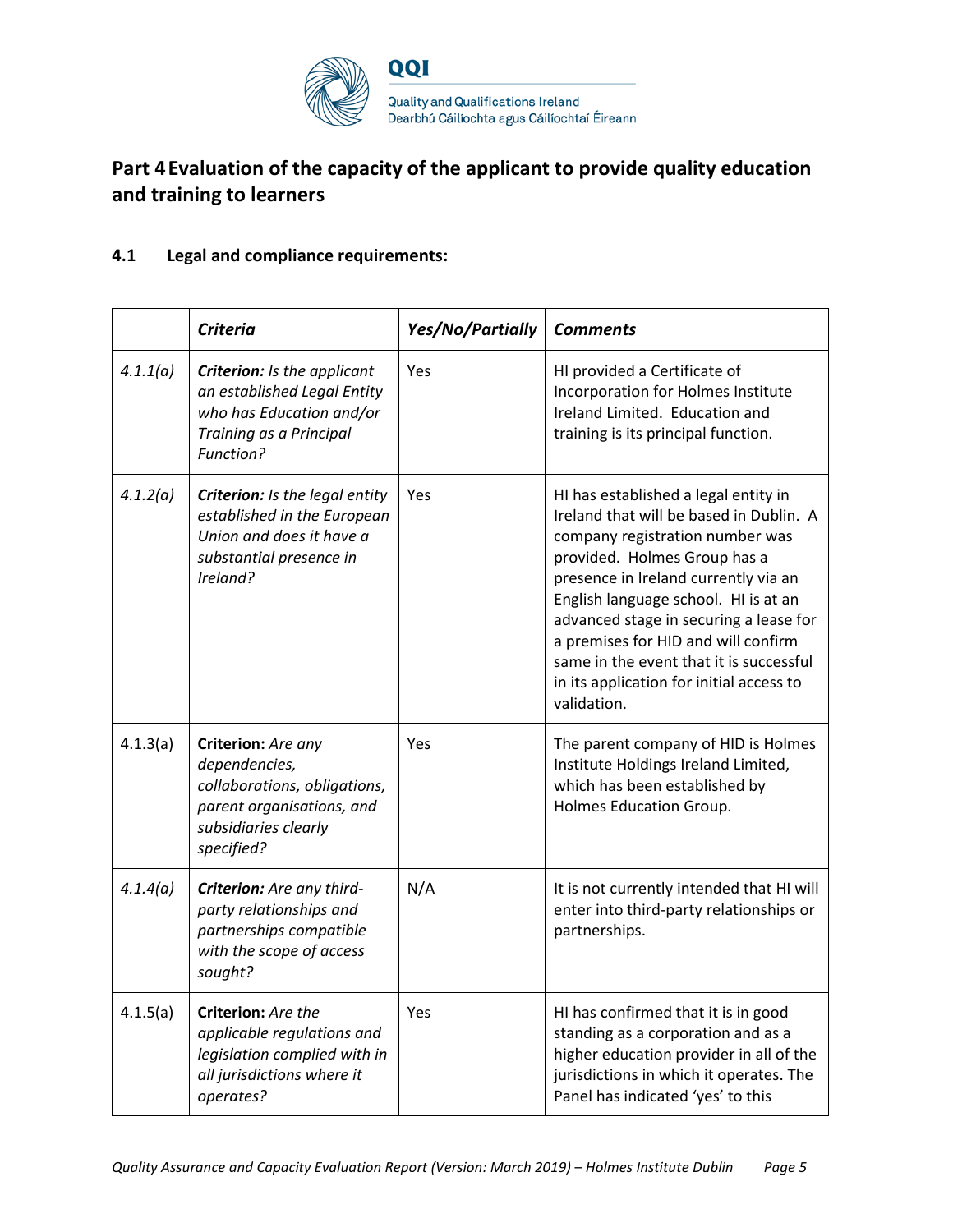

**Quality and Qualifications Ireland** Dearbhú Cáilíochta agus Cáilíochtaí Éireann

|          |                                                                                                                                                                                                                                                                                                                                                                                                                                                              |     | criterion based on the assurances<br>provided by HI; it has not carried out<br>an independent assessment.                                                                                                                                                                                                          |
|----------|--------------------------------------------------------------------------------------------------------------------------------------------------------------------------------------------------------------------------------------------------------------------------------------------------------------------------------------------------------------------------------------------------------------------------------------------------------------|-----|--------------------------------------------------------------------------------------------------------------------------------------------------------------------------------------------------------------------------------------------------------------------------------------------------------------------|
| 4.1.6(a) | <b>Criterion:</b> Is the applicant<br>in good standing in the<br>qualifications systems and<br>education and training<br>systems in any countries<br>where it operates (or where<br>its parents or subsidiaries<br>operate) or enrols learners,<br>or where it has<br>arrangements with<br>awarding bodies, quality<br>assurance agencies,<br>qualifications authorities,<br>ministries of education and<br>training, professional<br>bodies and regulators. | Yes | HI has confirmed that it is in good<br>standing as a corporation and as a<br>higher education provider, in all of<br>the jurisdictions in which it operates.<br>The Panel has indicated 'yes' to this<br>criterion based on the assurances<br>provided by HI; it has not carried out<br>an independent assessment. |

#### **Findings**

The Panel is satisfied that this application meets all of the criteria specified under *Legal and compliance*  requirements.

### **4.2 Resource, governance and structural requirements:**

|          | Criteria                                                                                                                          | Yes/No/Partially | <b>Comments</b>                                                                                                                                                                                                          |
|----------|-----------------------------------------------------------------------------------------------------------------------------------|------------------|--------------------------------------------------------------------------------------------------------------------------------------------------------------------------------------------------------------------------|
| 4.2.1(a) | <b>Criterion:</b> Does the<br>applicant have a sufficient<br>resource base and is it<br>stable and in good financial<br>standing? | <b>Yes</b>       | HI has an extensive resource base and<br>is of good financial standing. It<br>provided audited accounts and<br>income and expenditure reports /<br>projections as part of its application.                               |
| 4.2.2(a) | <b>Criterion: Does the</b><br>applicant have a reasonable<br>business case for sustainable<br>provision?                          | Yes              | HI has presented a reasonable<br>business case for sustainable<br>provision. It characterises its growth<br>projections as conservative as it<br>acknowledges that it is new to the<br>Irish higher education sector. HI |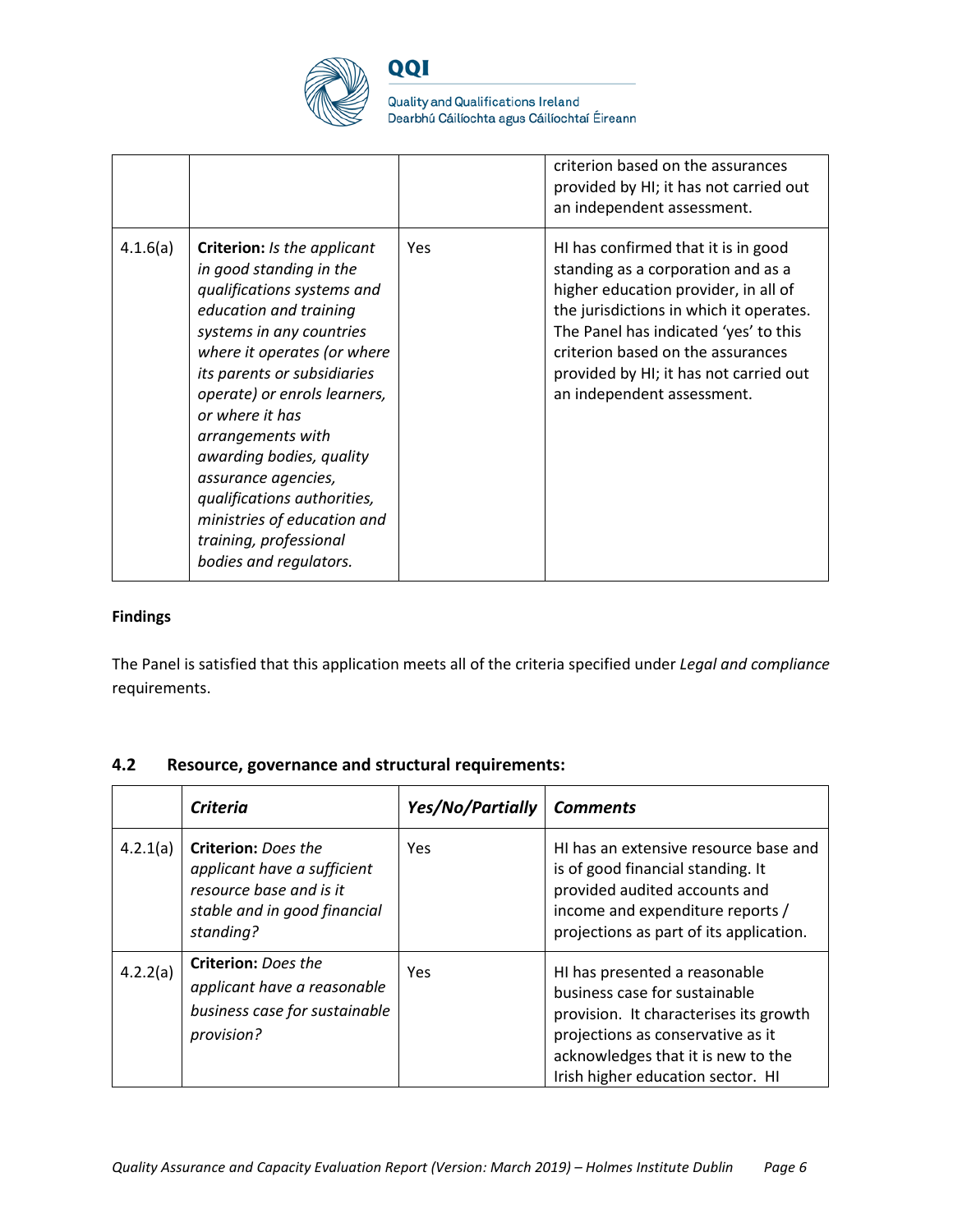

**Quality and Qualifications Ireland** Dearbhú Cáilíochta agus Cáilíochtaí Éireann

|          |                                                                                                          |     | emphasised that its plans for HID are<br>long-term.                                                                                                                                                                                                                                                                                                                                                                                                                                                                                                      |
|----------|----------------------------------------------------------------------------------------------------------|-----|----------------------------------------------------------------------------------------------------------------------------------------------------------------------------------------------------------------------------------------------------------------------------------------------------------------------------------------------------------------------------------------------------------------------------------------------------------------------------------------------------------------------------------------------------------|
| 4.2.3(a) | Criterion: Are fit-for-<br>purpose governance,<br>management and decision<br>making structures in place? | Yes | HI has extensive governance and<br>management arrangements in place<br>for its operations in other<br>jurisdictions. It will base the<br>management and governance of HID<br>on these models. More information<br>was requested by the Panel regarding<br>what structures will be in place at the<br>outset of HID's establishment and as<br>it evolves. Having reviewed the<br>additional information provided by HI,<br>the Panel is satisfied that HI has met<br>this criterion. This is further<br>commented upon under Part 5,<br>sections 1 and 4. |
| 4.2.4(a) | Criterion: Are there<br>arrangements in place for<br>providing required<br>information to QQI?           | Yes | LUNA, HI's learner management<br>system, will record all HID learner<br>data and will be used to produce<br>management information reports on<br>key learner information, such as<br>enrolments and progression. It can<br>provide this information to QQI to<br>meet its requirements.                                                                                                                                                                                                                                                                  |

#### **Findings**

The Panel identified a proposed mandatory change regarding the provision of information on the governance and management systems that will be in place when HID is established, and as it evolves. Having reviewed HI's response to this proposed mandatory change, the Panel is now satisfied that HI's application meets each criterion under *Resource, governance and structural requirements*.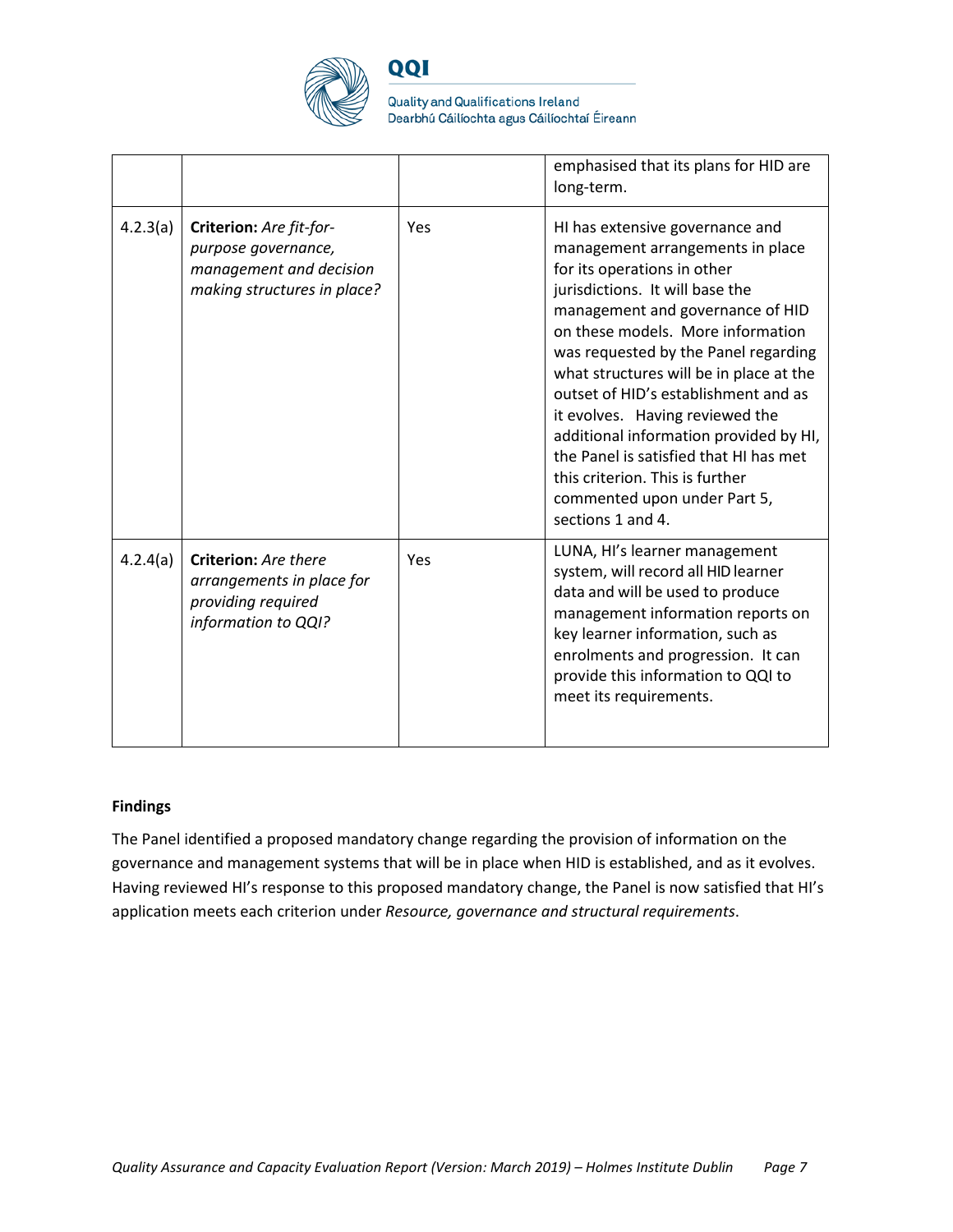

### **4.3 Programme development and provision requirements:**

|          | <b>Criteria</b>                                                                                                                                                                                                                                                     | Yes/No/Partially | <b>Comments</b>                                                                                                                                                                                                                                                                                                                                                                                                                                                                                                                                                                                                                                                                                                                                                                    |
|----------|---------------------------------------------------------------------------------------------------------------------------------------------------------------------------------------------------------------------------------------------------------------------|------------------|------------------------------------------------------------------------------------------------------------------------------------------------------------------------------------------------------------------------------------------------------------------------------------------------------------------------------------------------------------------------------------------------------------------------------------------------------------------------------------------------------------------------------------------------------------------------------------------------------------------------------------------------------------------------------------------------------------------------------------------------------------------------------------|
| 4.3.1(a) | <b>Criterion:</b> Does the applicant<br>have experience and a track<br>record in providing education<br>and training programmes?                                                                                                                                    | Yes              | HI has grown and expanded over the<br>last 55 years. It has a substantial track<br>record in providing higher education<br>programmes across a number of<br>jurisdictions.                                                                                                                                                                                                                                                                                                                                                                                                                                                                                                                                                                                                         |
| 4.3.2(a) | <b>Criterion:</b> Does the applicant<br>have a fit-for-purpose and<br>stable complement of<br>education and training staff?                                                                                                                                         | Partially        | HI has detailed plans for staffing HID in<br>the event that it is successful in<br>achieving initial access to validation. In<br>the interim the Director of Holmes<br>Education Group Ireland is based in<br>Dublin and is working to establish HID<br>in conjunction with colleagues in HI. It<br>is also planned that the current Dean of<br>Operations at HI's Head office in<br>Melbourne, will relocate to Dublin for a<br>six-month period in the event that HI is<br>successful in securing initial access to<br>validation. A priority is being placed by<br>HI on recruiting experienced staff<br>within as short a time period as<br>possible. HI provided an update on its<br>progress for the Panel's consideration<br>at its reconvened meeting on 06 March<br>2020. |
| 4.3.3(a) | <b>Criterion:</b> Does the applicant<br>have the capacity to comply<br>with the standard conditions<br>for validation specified in<br>Section 45(3) of the<br><b>Qualifications and Quality</b><br>Assurance (Education and<br>Training) Act (2012) (the<br>$Act$ ? | Yes              | The standard conditions for validation<br>specified in the 2012 Act include co-<br>operation with and assistance to QQI in<br>the performances of its functions; the<br>establishment of procedures for the fair<br>and consistent assessment of learners;<br>and provisions for the protection of<br>enrolled learners. The Panel is satisfied<br>that HI has the capacity to comply with<br>these standard conditions.                                                                                                                                                                                                                                                                                                                                                           |
| 4.3.4(a) | <b>Criterion:</b> Does the applicant<br>have the fit-for-purpose<br>premises, facilities and                                                                                                                                                                        | Partially        | HI is currently in the process of<br>executing a lease for a property at The<br>Brickworks in Brickfield Lane, Dublin 8.                                                                                                                                                                                                                                                                                                                                                                                                                                                                                                                                                                                                                                                           |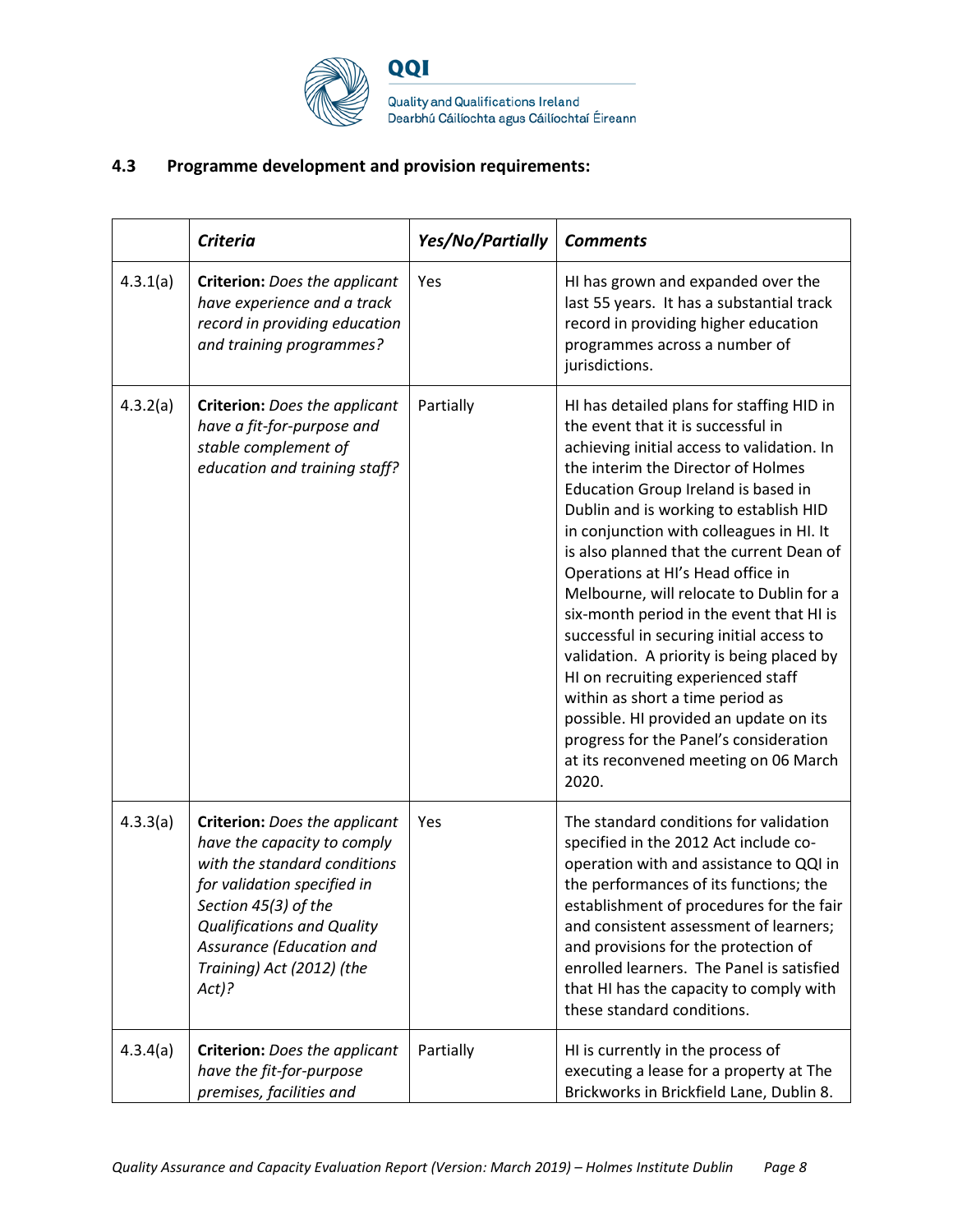

**Quality and Qualifications Ireland** Dearbhú Cáilíochta agus Cáilíochtaí Éireann

|          | resources to meet the<br>requirements of the<br>provision proposed in place?                                                                          |     | In the event that its application for<br>initial access to validation is approved<br>by QQI's Approval and Reviews<br>Committee, it will implement its plans<br>for fitting this new building with the<br>resources required and appropriate to<br>a higher education institution.                             |
|----------|-------------------------------------------------------------------------------------------------------------------------------------------------------|-----|----------------------------------------------------------------------------------------------------------------------------------------------------------------------------------------------------------------------------------------------------------------------------------------------------------------|
| 4.3.5(a) | Criterion: Are there access,<br>transfer and progression<br>arrangements that meet<br>QQI's criteria for approval in<br>place?                        | Yes | HID has ATP policies and procedures in<br>place that can meet QQI's criteria.                                                                                                                                                                                                                                  |
| 4.3.6(a) | <b>Criterion:</b> Are structures and<br>resources to underpin fair<br>and consistent assessment of<br>learners in place?                              | Yes | The Panel requested that HI review the<br>assessment procedures particular to<br>QQI and to the Irish context. Having<br>reviewed its response to this proposed<br>mandatory change, the Panel is<br>satisfied that this criterion has been<br>met. This is further commented upon<br>under Part 5, section 6. |
| 4.3.7(a) | <b>Criterion:</b> Are arrangements<br>for the protection of enrolled<br>learners to meet the<br>statutory obligations in place<br>(where applicable)? | No  | In the event that HID is successful in its<br>application for initial access to<br>validation, it will execute its plans to<br>secure PEL either in conjunction with<br>other private higher education<br>institutions, or via insurance.                                                                      |

#### **Findings:**

The Panel is satisfied that this application meets criteria 4.3.1(a), 4.3.3(a), 4.3.5(a) and 4.3.6 (a) under *Programme development and provision requirements*.

Criteria 4.3.2(a) and 4.3.4(a) address premises, facilities, resources and staffing. Whilst HI is at an advanced stage of negotiations regarding premises and their resourcing, and has a human resource plan for HID, these plans will only be realised if HI's application for initial access to validation is approved. However, the Panel requested, through a *proposed mandatory change* that HI provide updated information on progress made in terms of these issues and it is satisfied that appropriate progress has been made and can be advanced in the event of approval to progress to programme validation application.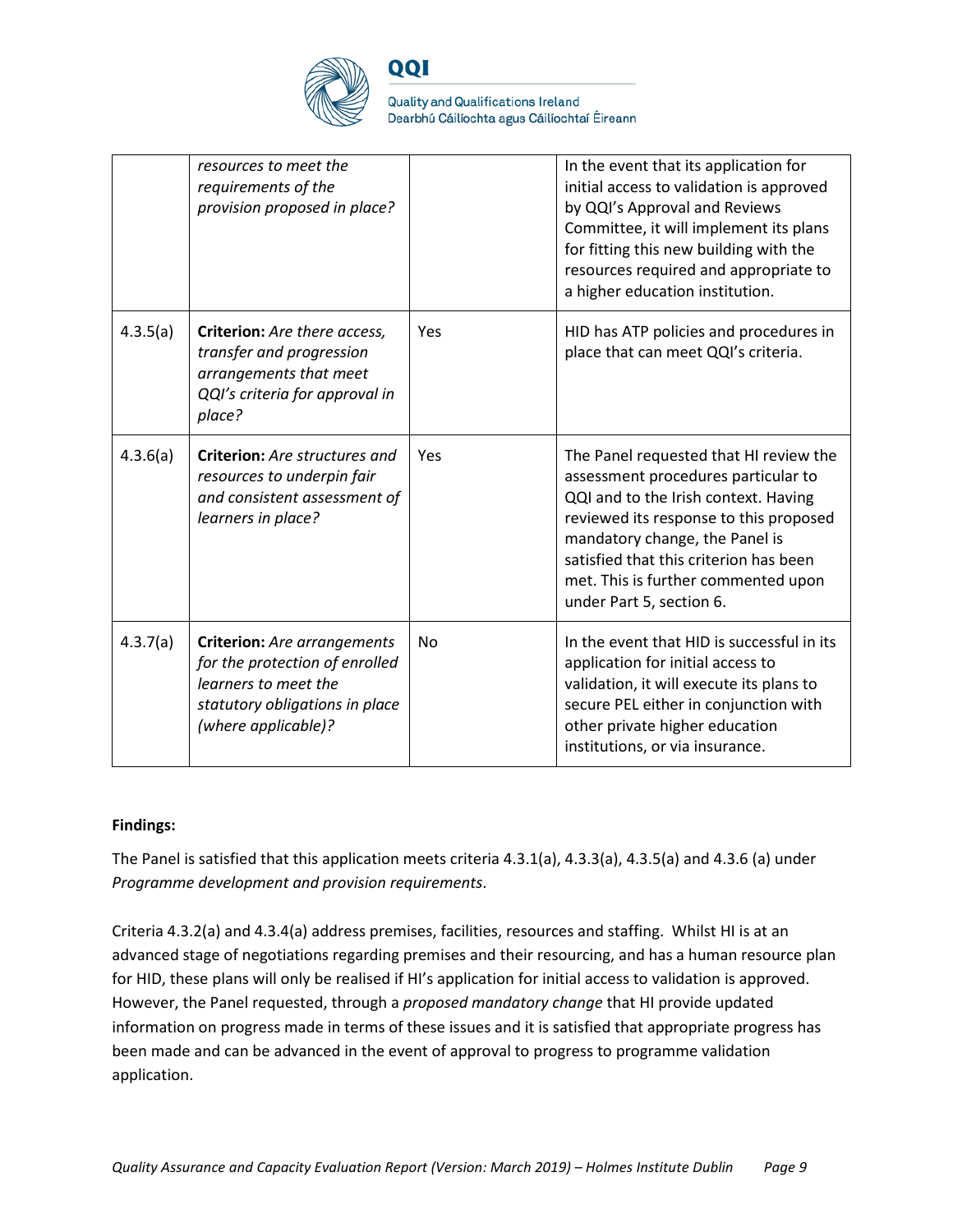

**Quality and Qualifications Ireland** Dearbhú Cáilíochta agus Cáilíochtaí Éireann

Similarly, whilst HI has researched its options regarding the satisfaction of PEL (criterion 4.3.7(a)) it will not finalise these arrangements unless it is successful in its application. It is proposed by the Panel that this criterion be considered satisfied for the purposes of this initial access to validation application and that, in the event that a validation panel is established to address an application by HI, it becomes the role of the validation panel to satisfy itself that appropriate PEL is in place for the submitted programme validation application.

### **4.4 Evaluation of capacity to provide the proposed education and training provision - Overall finding:**

The Panel is satisfied that HI has the capacity to provide the proposed education and training provision. It has a long track record and has evolved its QA policies and procedures to reflect its learning and experience. It is a financially stable organisation that is prepared to make a significant investment in founding and establishing HID. HID exists only in legal form currently; however, the Panel is satisfied from speaking with HI, and through the documentation it has submitted, that it has made detailed and substantive plans for securing and resourcing suitable premises. It has informed itself of its options regarding PEL and is pursuing those options. HI has also proven itself capable of developing new institutions, having expanded its Australian operation across a number of jurisdictions. As noted above, HI has addressed the *proposed mandatory changes* regarding the governance and management plans for HID and its assessment procedures.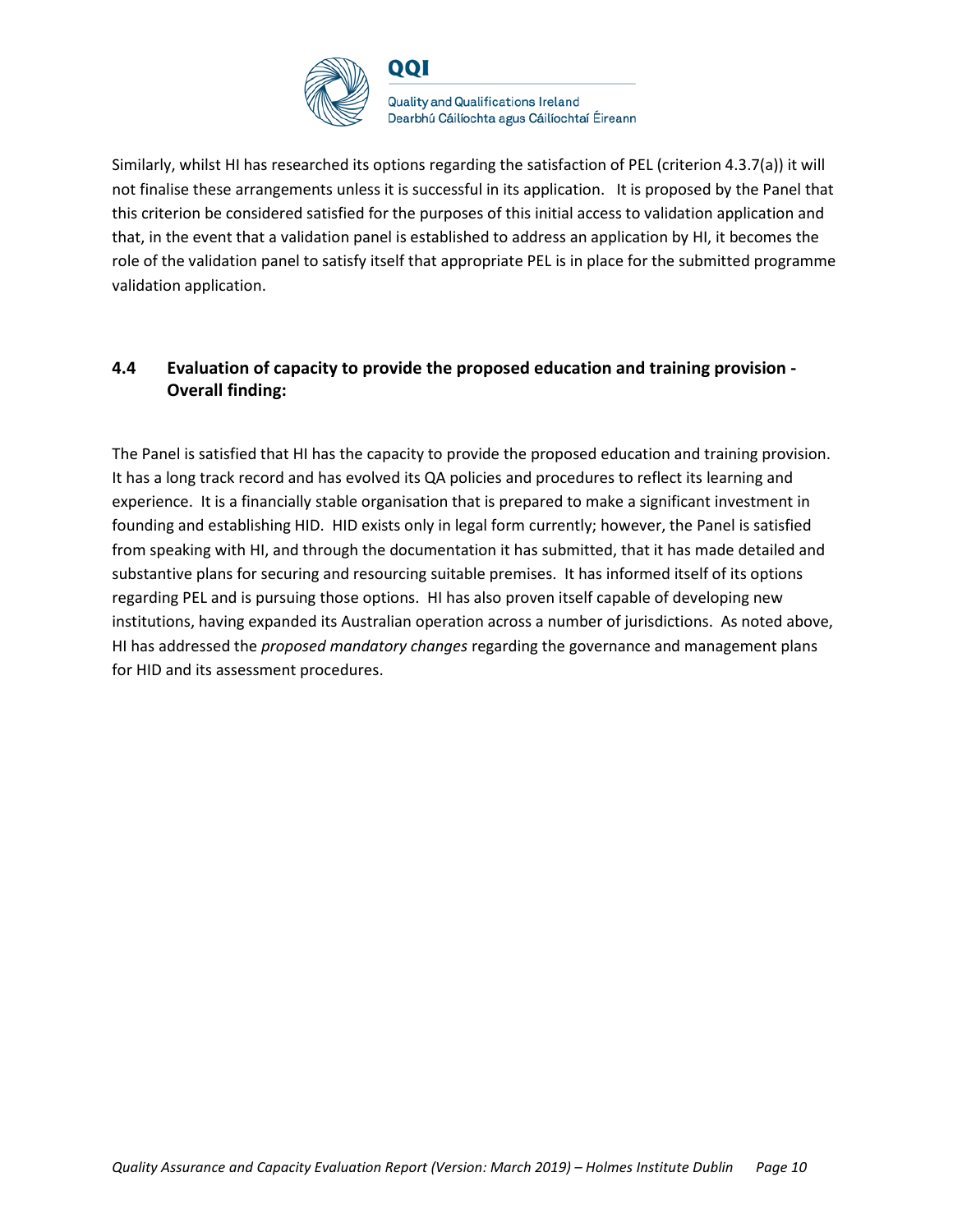

### **Part 5 Evaluation of draft QA Procedures submitted by Holmes Institute Dublin**

*The following is the panel's findings following evaluation of Holmes Institute Dublin's quality assurance procedures against QQI's Core Statutory Quality Assurance Guidelines (April 2016). Sections 1-11 of the report follows the structure and referencing of the Core QA Guidelines.* 

#### **1 GOVERNANCE AND MANAGEMENT OF QUALITY**

#### *Panel Findings:*

The Panel was informed that the established governance and management structures of HI will be modified for the Irish context. The HID Governance Charter was provided to the Panel and is referenced within the QA Manual. It sets out the roles and responsibilities of each governing body illustrated on an organisational chart within the Charter. These units of governance and management include a Board of Directors; Senior Management Group (SMG); Industry Advisory Group; an Academic Board with external representatives; an Academic Management Committee reporting to the Academic Board; and three standing committees reporting to the Academic Management Committee (these committees oversee teaching and learning, research and staff development, and programme development). A Programme Committee will be established to oversee each degree offered.

HI stated that while it intends, over time, to have all elements of this management and governance structure operating in Ireland, its initial priority for HID is the establishment of the Academic Board and the SMG, and the appointment of an Academic Dean. It has identified these elements as essential to the academic and operational governance of HID. The Academic Board will be delegated responsibility for determining academic matters. HI asserted the importance of separating commercial and academic matters and assured the Panel that the Academic Board will independently monitor the academic quality of HID's provision; this separation is also reflected in their terms of reference. As Holmes Education Group has a presence in Ireland and the UK, HI is confident that the Academic Board can be populated by experienced individuals drawn from the higher education sectors of both countries. In this regard, the Panel has requested further information on the criteria that will be applied when populating the Academic Board of HID. In terms of learner representation on governance committees, HI described learners as partners in the oversight of the quality of its provision. It described how learner representatives are elected within the current systems of HI. The Panel considered that HI's thinking on how learner representation will be secured for HID, and what training will be provided, could be further developed and it offered a specific advice in that regard. In HI's resubmitted documentation, the Panel noted that HI has now further articulated how it intends its learner representation system to evolve over time from the selection of learner representatives, to establishing an election system as its learner numbers grow.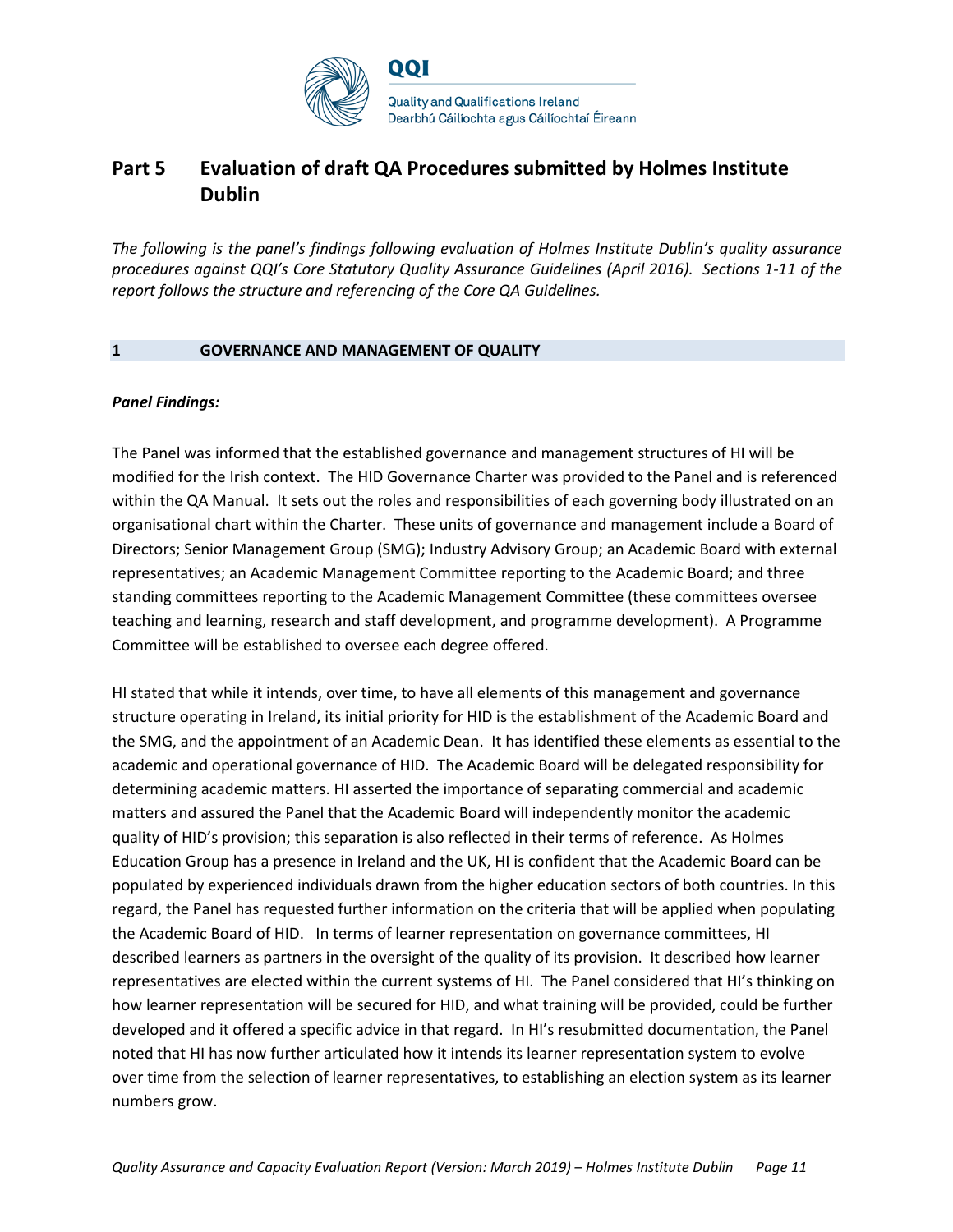

**Quality and Qualifications Ireland** Dearbhú Cáilíochta agus Cáilíochtaí Éireann

The Panel spent some time discussing with HI how its governance and management systems function in other jurisdictions and how these would apply in Dublin. As HI has acknowledged, HID will not initially have the extent of the governance and management structures that were presented to the Panel. As a result, the Panel requested, through a *proposed mandatory change*, that the arrangements that will be in place initially, and as HID evolves, be clarified. The Panel acknowledges the efforts of HI in capturing this information in its resubmitted documentation. The intended evolution of HID's governance system is described and illustrated in the revised QA Manual. In some cases, the representation of executive roles and academic committee structures together is somewhat complex (e.g., p.23 of the revised QAM) and there are some anomalies between the descriptions of roles and responsibilities and the diagrams presented. A specific advice has been made to review and align this material. The revised documentation has also addressed a second *proposed mandatory change* which was the documentation of the criteria for the selection and composition of the Academic Board of HID. The profile of Academic Board members has now been included in the revised QA Manual and the Panel is satisfied with this information. How this governance system, including the Academic Board, will operate and evolve in practice will be more evident at the point of HI's application for programme validation.

The Panel was informed that the appointed Board of Directors will approve the Strategic Plan for HID, oversee and review risk, and determine priorities for resourcing; the oversight of the utilisation of these resources will be at SMG level. The Panel offered a *specific advice* that further research be conducted about current provision in Ireland, to inform the direction of HID's strategic planning. The Panel notes the benchmarking exercise since conducted by HI across a wide range of BA in Business Studies (Honours) programmes. Again, this will be a key aspect of HI's application for programme validation.

#### **Specific advice:**

o Review the governance descriptions in the current draft of the QA Manual and ensure that the diagrams included in the QA Manual are fully aligned with this text.

#### **2 DOCUMENTED APPROACH TO QUALITY ASSURANCE**

#### *Panel Findings:*

The Panel was provided with a QA Manual for HID, that reflects the quality assurance systems that have been developed and implemented by HI and have been adapted for HID. The QA Manual is set out following the sections of QQI's *Core Statutory Quality Assurance Guidelines* (2016) and is informative and reasonably comprehensive. HI confirmed that staff will be made aware of the QA Manual through induction and via their Position Descriptions. It also intends that QID will feature the QA Manual as part of staff meetings and professional development sessions. In its application form, HI noted that a Quality Management Working Group will be established by the SMG of HID. It is intended that this Working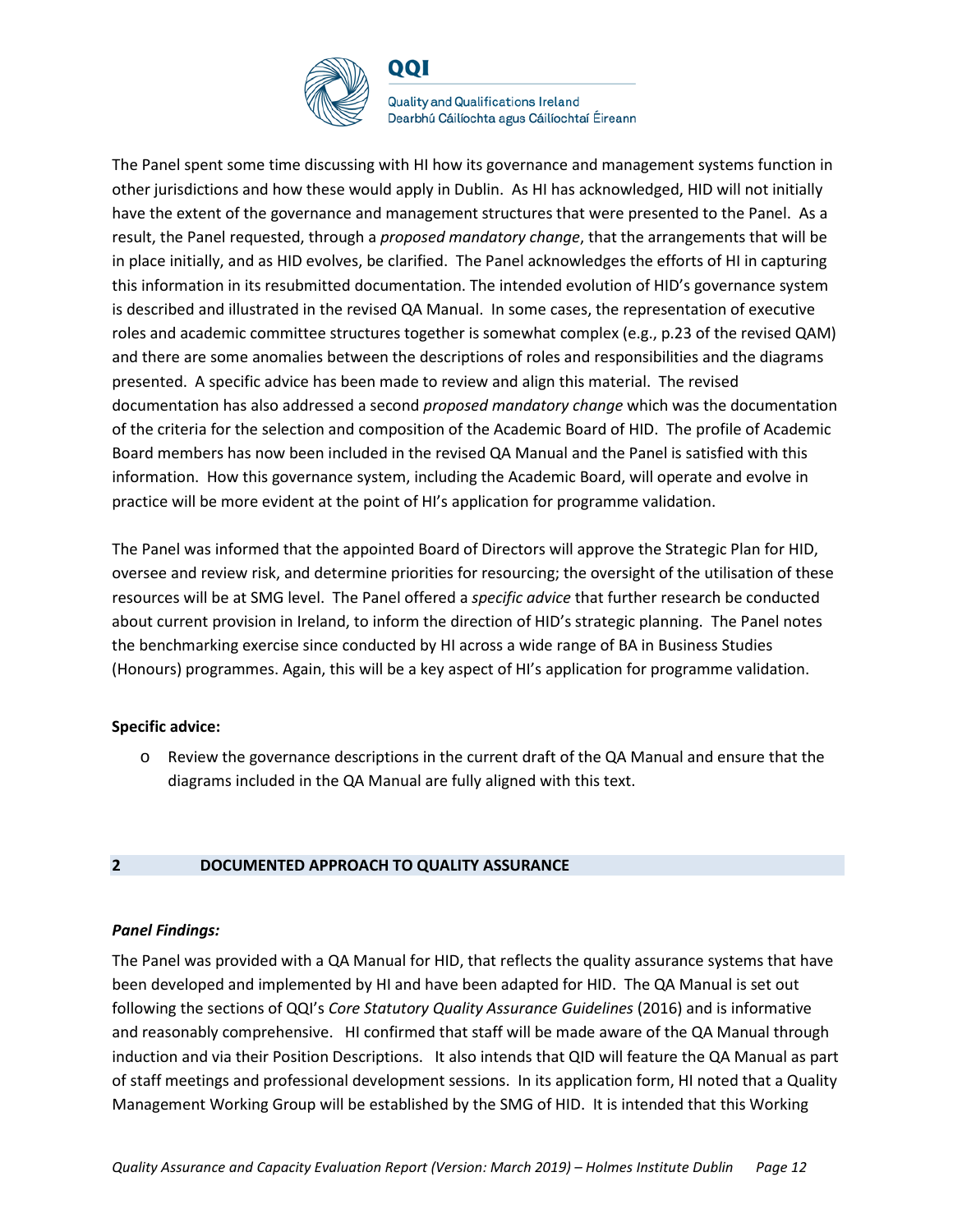

**Quality and Qualifications Ireland** Dearbhú Cáilíochta agus Cáilíochtaí Éireann

Group will include representation from learners and all levels of management and administration, and it will annually review policies and procedures to ensure they are fit for purpose.

HI acknowledged that while it is fully proficient in the principles of quality assurance, it is continuing to familiarise itself with the language and policies that will apply to HID in an Irish setting. This has presented it with some challenges in adapting its QA Manual. In discussion with the Panel it was evident that current quality assurance norms for HI regarding, for instance, grading bands, repeat assessment, external examination, access to scripts, and award classifications, will differ for HID. The Panel also noted an absence of detailed reference to the relevance of the Irish National Framework of Qualifications (NFQ) in the programme development process described. As a result, the Panel made a *proposed mandatory change*, in which it requested that HI conduct a gap analysis between the documentation presented and key quality assurance documents, including: *Assessment and Standards*  (QQI, Revised 2013), *Effective Practice Guidelines for External Examining* (QQI, Revised 2015), and *Policies and criteria for the validation of programmes of education and training (QQI, 2017). The Panel* notes the gap analysis subsequently undertaken by HI and considers that the updated QA Manual is significantly better in its representation of these key documents. It considers that there is scope for HI to make further explicit connections within the text of the QA Manual to these policies, including by naming policy sections that have influenced the composition of HID's QA policies; this might also aid the understanding of those implementing the QA Manual of the specific requirements of the local context and regulator. Some further comments are made in section 6 below, re HID's assessment policies. Overall, however, the Panel is satisfied that HI has addressed this proposed mandatory change and it recognises that the QA Manual of HID is likely to evolve as the QA policies and procedures are applied in the context of programme validation and delivery.

On a more general level, the Panel was impressed with the enhancement approach to quality assurance that HI has evolved: in particular in terms of its teaching and learning approach. Again, through a proposed mandatory change, the Panel requested that HI review the submitted QA Manual and take opportunities to better reflect the approach to teaching and learning that was described to the Panel during the review event. HI made several revisions to its QA Manual in this regard and the Panel believes that the tone and content now better reflect this positive and enhancement-led approach.

#### **3 PROGRAMMES OF EDUCATION AND TRAINING**

#### *Panel Findings:*

As noted above, HI plans that HID will initially apply for validation of business studies degrees at NFQ Levels 7 and 8; it is deliberating whether it will offer a Level 7 programme or a Level 8 programme only. It has indicated that after it has successfully delivered one or both programmes it will apply to extend its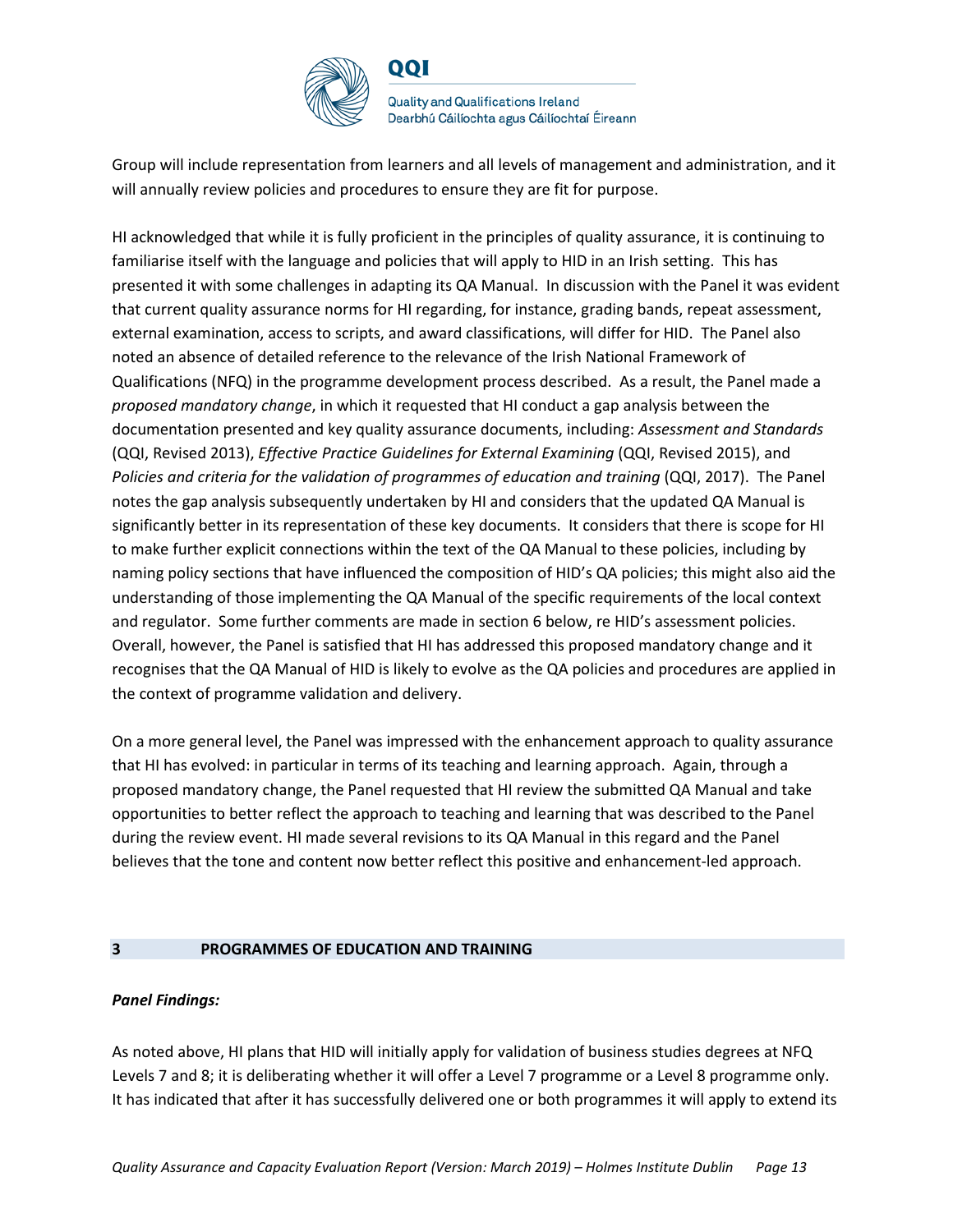

provision in the business studies discipline through a Higher Diploma in Business and an MBA. At a later stage of development, HI has ambitions that HID will expand its provision, including through a BSc and MSc in Information Systems.

The QA Manual for HID includes Processes for Approval of New Programmes; this includes how ideas for new programmes are managed and the governance that applies. Section 3.1 of HID's QA Manual describes and illustrates the process for new programme approval. As noted under the Documented Approach to Quality Assurance section above, the Panel has requested that HI has more detailed regard to the NFQ and to the *Policies and criteria for the validation of programmes of education and training*  (QQI, 2017) in this section of the QA Manual.

To develop academic programmes, HI stated its intention to recruit well qualified Irish academic staff who will work with the support of colleagues in Australia. As HI is currently offering business studies modules and degrees, it is anticipated that significant existing content can be made available to the Programme Development Committee that will establish the first programmes of HID for validation. HI confirmed that it does not intend connecting what is delivered by HI and by HID, but it will avail of crossfertilisation opportunities that can lead to programme improvements. The governance of HI will be utilised to support the development of the first programmes of HID. After the work of the PDC and the External Programme Advisory Committee (EPAC), the Academic Board in HI will approve the programme document for submission to QQI. HI described for the Panel the review process it has in place for its programmes; this is revisited in section 11 Self-Evaluation, Monitoring and Review.

HID anticipates that the majority of its learners will be international. It works with an extensive network of education agents across the world, several of whom have experience of recruiting for higher education institutions in Ireland. Its English language school experience also positions it well with regards to assessing IELTS requirements. It does, however, also wish to attract domestic learners, and considers that a balance within its learner body is important. The QA Manual of HID includes its access, transfer and progression procedures. In addition to direct entry, it intends making its programmes available through the Central Applications Office (CAO). HID will also recognise prior learning in its admission of learners, subject to a detailed process of analysis against required learning outcomes.

In its initial report the Panel made a specific advice that HI should further consider its approach to marketing HID; specifically, the factors that would be attractive to domestic learners. HI has responded to this specific advice and has further documented its approach: including appointing experienced marketing staff, targeting its marketing and building marketing intelligence. The Panel also notes that HI intends that HID will join the 'SAP University Alliance' and recognises that this may prove a point of interest for domestic learners investigating their higher education options. The Panel identified that there are some discrepancies within the documentation regarding the make-up of the anticipated learner recruitment numbers for HID; HI may wish to review and align this material in preparation for its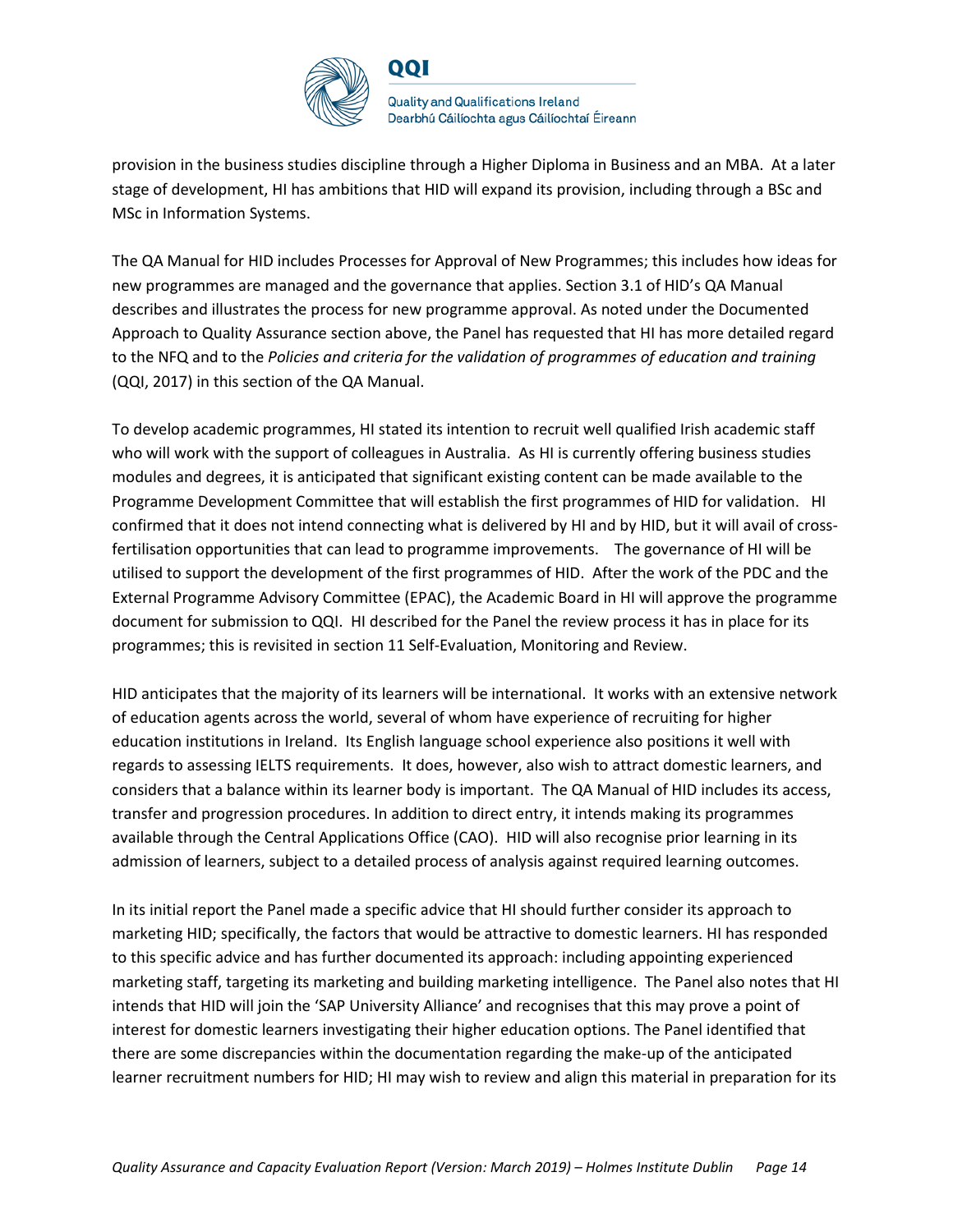

application for programme validation.

#### **4 STAFF RECRUITMENT, MANAGEMENT AND DEVELOPMENT**

#### *Panel Findings:*

Currently HI is represented in Ireland by the Director of Holmes Education Group Ireland, who is a resident of Dublin. The Director will be supported by HI's academic and operational expertise in Australia and the UK in the initial stages of establishing HID. He will be joined by the Dean of Operations from HI's Head office in Melbourne, who intends to relocate to Dublin for six-months. HID will then commence recruitment of staff, prioritising the appointment of an Academic Dean and seeking to appoint Academic Programme Managers for its programmes. In terms of its overall staffing plan, HI informed the Panel that it is planning a staff to learner ratio of 20:1. It is anticipated that a full transfer of HID to Dublin management will be possible within a 12 to 18 month period.

The QA Manual for HID includes procedures regarding appointment and induction, performance management, and staff development. HI confirmed that academic staff will be required to hold a relevant qualification at least one NFQ level above the programme on which they are teaching, or equivalent. HID will provide internal training for staff on pedagogy and will encourage and support attendance at conferences and seminars. It has allocated a budget to contribute to the funding of professional development acquired by staff through formal education.

It was noted during the meeting that a 'Registrar', in an Australian higher education context, is a senior administrative role. The Panel advised that HI should change this title when recruiting, as the role of Registrar in an Irish context is substantially different; HI has since followed this advice. Overall, the staffing plans for HID appear robust and will be influenced by the delivery model chosen that will be elaborated by HI during the validation process.

#### **5 TEACHING AND LEARNING**

#### *Panel Findings:*

HI has found that taking a holistic and detailed approach to teaching and learning has effectively safeguarded standards. In addition to programme design, teaching and delivery tools for HID will also be developed and approved centrally. As a result, whilst lecturers bring their own experiences and styles to the delivery of modules, they are supported by, for instance, a set of agreed slides. HID will be delivering its programmes on a face-to-face basis only, but delivery will be supplemented by e-learning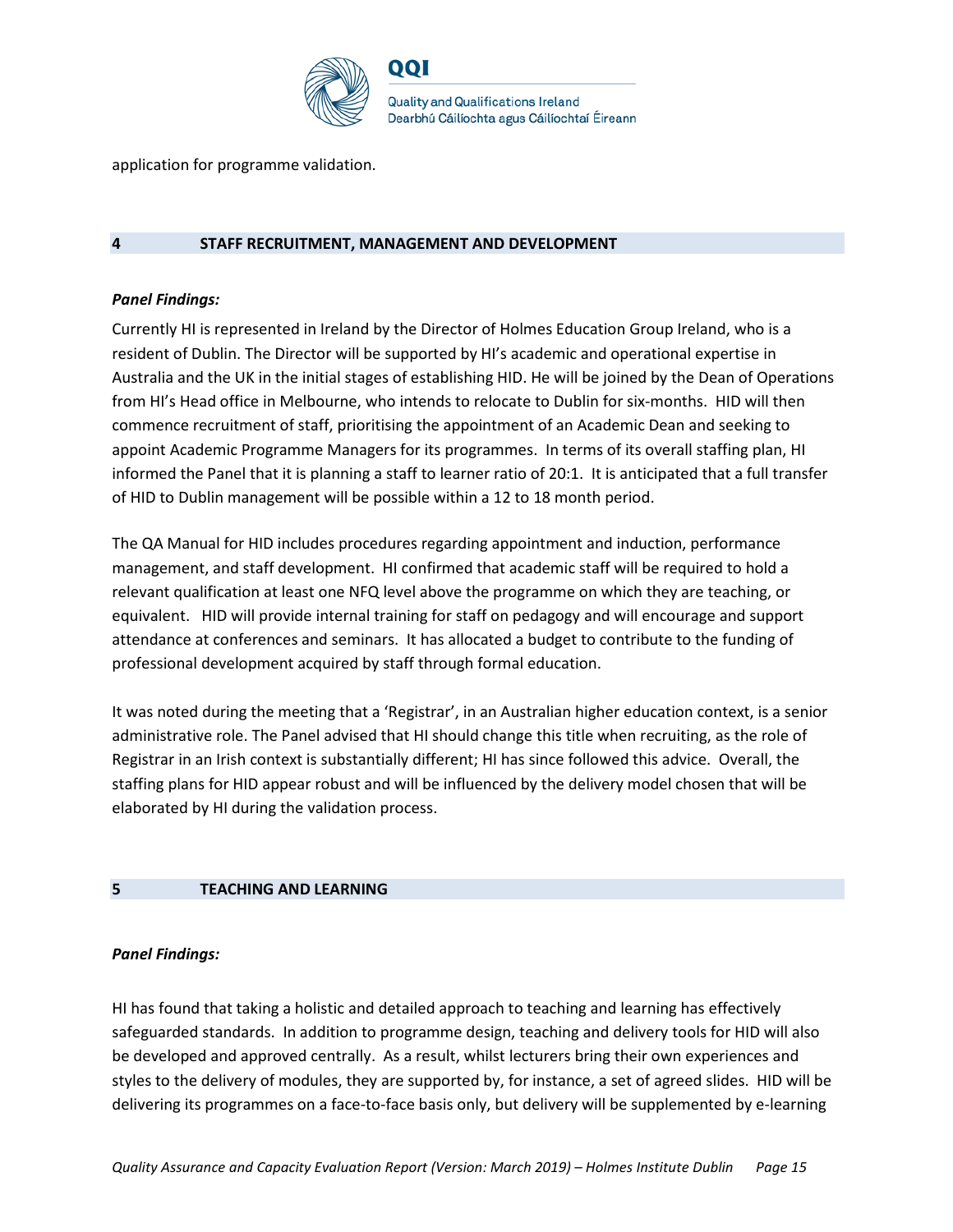

**Quality and Qualifications Ireland** Dearbhú Cáilíochta agus Cáilíochtaí Éireann

resources/media aimed at enhancing the teaching and learning experience. The integration of 'flipped learning' into HID's delivery will be managed by an E-Learning Advisory Group (e-LAG) under the oversight of the Academic Board. The effectiveness of these resources will be kept under review and feedback will be sought from learners and staff. Whilst favouring a managed approach to teaching and learning tools, HI assured the Panel that it intends its lecturers to be engaged personally in improving those tools and feedback will be formally and regularly sought by Programme Managers and through review processes.

HI states in its application for initial access to validation, that it is committed to inclusive pedagogical design and that it will make reasonable adjustments to accommodate all learners, consistent with the AHEAD *Charter of Inclusive Teaching and Learning* 2009.

The Panel was impressed with the teaching and learning processes that were described by HI. As noted under section 2, Documented Approach to Quality Assurance, it has requested that HI reviews the policies and procedures on teaching and learning included in HID's Quality Assurance Manual, and more comprehensively represents the quality enhancement approach that it has developed. This is further described under section 11 below, Self-Evaluation, Monitoring and Review.

#### **6 ASSESSMENT OF LEARNERS**

#### *Panel Findings:*

As with teaching and learning approaches, assessment methods for HID programmes will be determined centrally during the development of the programme; this provides assurance that the assessment methods chosen can effectively enable learners to demonstrate their achievement of the required learning outcomes.

HID's Quality Assurance Manual includes an Assessment Policy that outlines the standards and principles guiding HID's assessment processes and how these are quality assured. HID will monitor and moderate learner assessment outcomes to ensure that academic standards are being maintained. External moderation processes are also implemented. HI is conscious of the threat to standards represented by failures in academic integrity and has developed an Academic Integrity Policy and related procedures to address cases of academic misconduct. It is intended that HID will maintain an Academic Misconduct Register to analyse trends and to mitigate associated risks.

All assessment grades will be reviewed and approved by a Board of Examiners prior to the release of results. Records of grades will be recorded on HI's existing student management system, LUNA. HID has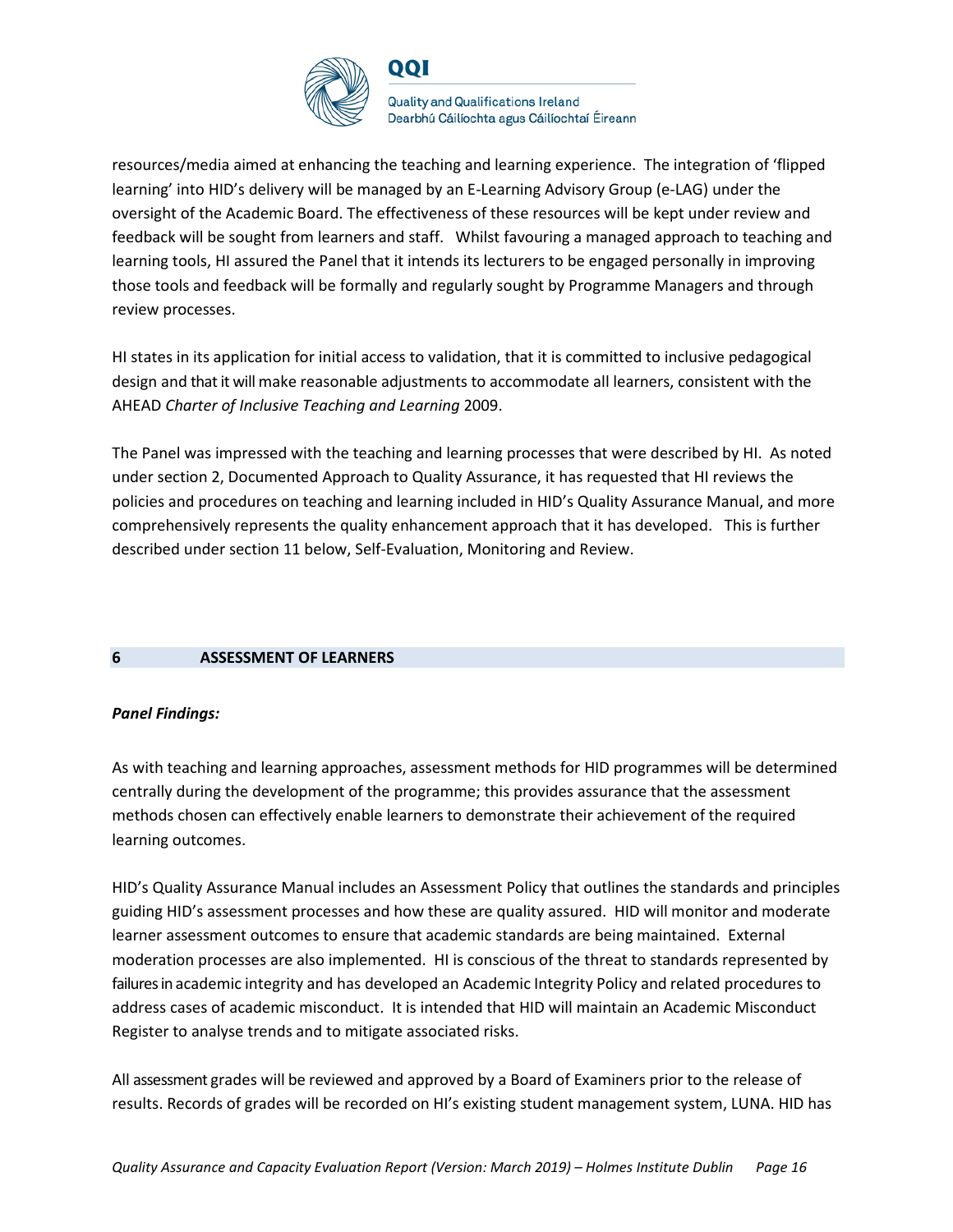

**Quality and Qualifications Ireland** Dearbhú Cáilíochta agus Cáilíochtaí Éireann

a Complaints and Appeals Policy that enables learners to dispute or lodge a grievance about their grades. This policy and associated procedures will be available via the HID website, when established, and on Blackboard, and will be made known to students at orientation and through the student handbook. HID will monitor the appropriateness of its assessments through learner and lecturer evaluations. Changes to assessment methods are implemented by the relevant Academic Programme Manager under the oversight of the Academic Board.

During the discussion with the Panel, some local differences in assessment processes were identified. Areas for review included how external examiners operate; grading bands; opportunities for repeating assessments; learner access to examination scripts; and award classifications. The Panel emphasised the importance of having detailed and transparent assessment regulations within HID's QA Manual, that are aligned with relevant QQI policies and it set a *proposed mandatory change* in this regard under section 2, Documented Approach to Quality Assurance. As noted above, the Panel is satisfied with the subsequent gap-analysis conducted by HI. However, it considers that the narrative in the QA Manual on the importance of learning outcomes will need to be further reconciled with its implementation of its procedures on, for instance, recognition of prior learning and repeat assessment. These are matters that will require revisiting during HI's application for programme validation.

#### **7 SUPPORT FOR LEARNERS**

#### *Panel Findings:*

As referenced under Programmes of Education and Training above, HID wishes to attract a diverse mix of learners from Ireland, from other EU countries, and from non-EU countries. Its experience in working with international learners in other settings will be applied to the supports that will be available through HID.

HID will provide all learners with an orientation programme before they commence study. This will include information about HID programmes, facilities and support services. A Student Handbook will be provided to learners and will include information about learner rights, roles and responsibilities, learner supports, feedback opportunities, and contact details. It will also include information about study skills and advice, on maintaining satisfactory academic progress, and on key quality assurance policies and procedures. Practical supports will include academic skill classes covering topics such as academic writing, research skills, presentation skills, intercultural training for working in groups, and time management techniques. In its application for initial access to validation, HI states that HID will also endeavour to organise co-curricular and extra- curricular activities to help embed a sense of belonging in its learners. During its meeting with the Panel, HI also identified the importance of pastoral care and early intervention strategies for learners with personal and mental health issues.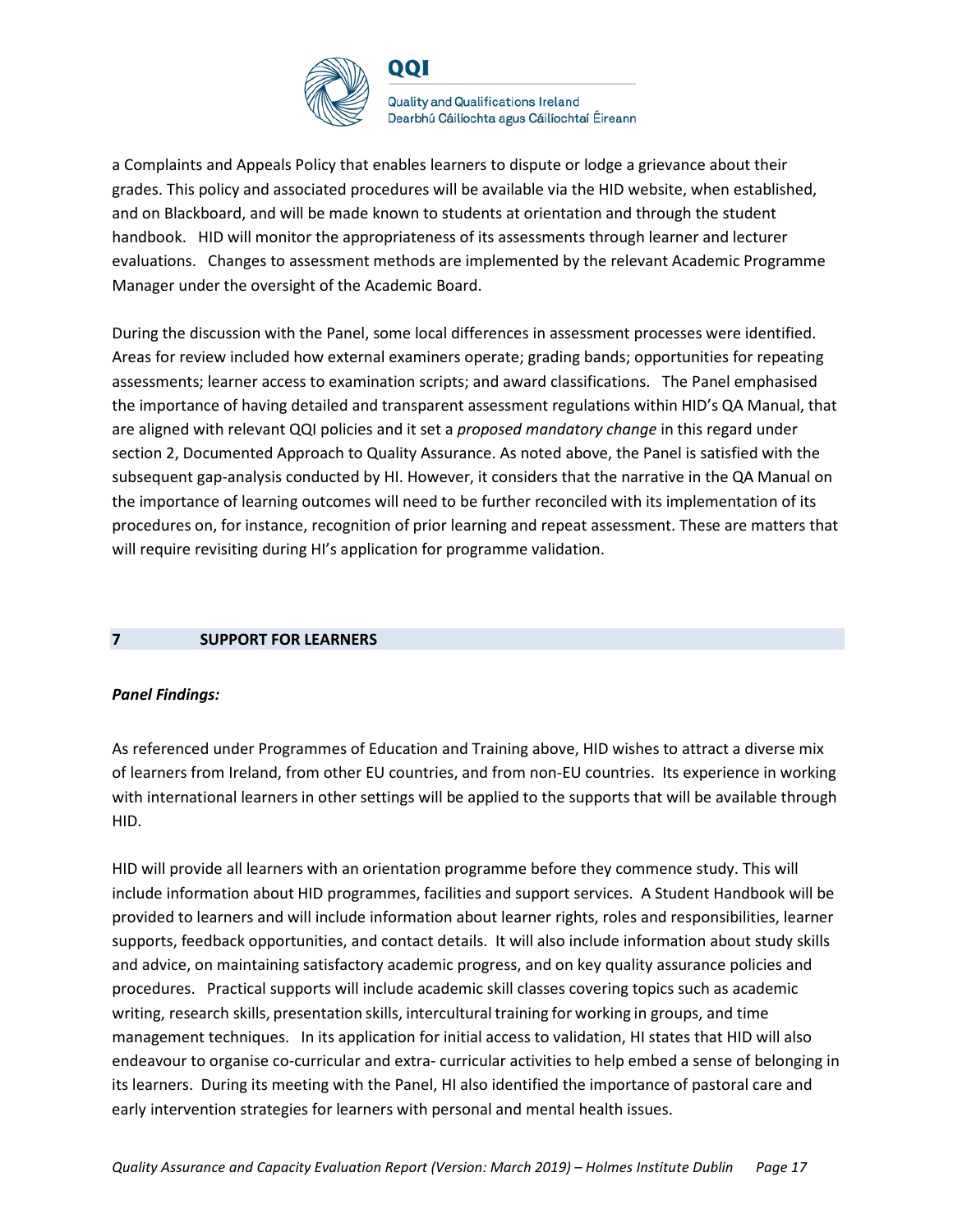

**Quality and Qualifications Ireland** Dearbhú Cáilíochta agus Cáilíochtaí Éireann

HI is currently in the process of securing a lease for a property at The Brickworks in Brickfield Lane, Dublin 8. This is a new building with access to transport links. It is a vacant space that will be fitted out as a higher education institution. A library will be included, with access to hard copy and online resources; library resources will be monitored and formally reviewed annually. In terms of IT, the Holmes Group already engages with IT contractors through its English language school in Dublin. It is intended that HID learners will bring their own devices and that HID will support them in the use of those devices. Other floors in The Brickworks building have been developed as student accommodation by unrelated property developers, and the building includes other services including a gymnasium. HI considers that whilst it is not developing these resources, they will be advantages to those of its students who secure accommodation in the building and will contribute to creating a campus atmosphere. For its meeting on 06 March 2020, the Panel was provided with updated information on HI's progress on physical infrastructure, human and other resources, and it notes developments since its initial meeting with HI in December 2019. The arrangements made by HI will be confirmed through its programme validation application process and in the context of its programme delivery format and learner numbers.

#### **8 INFORMATION AND DATA MANAGEMENT**

#### *Panel Findings:*

LUNA, the student management system currently used by HI, will be extended to HID and modified as necessary. It will be used to record all learner data and to produce reports on key areas, including enrollment, progression, and assessment. Based on these reports, recommendations will be made through the governance structure for quality improvements.

Collection, storage, retention and use of learner data will be managed in accordance with HID's quality assurance procedures and its obligations under General Data Protection Regulations (GDPR). In its application form, HI refers to the measures that will be instituted by HID to protect data. These include, implementing a hierarchical, directory intranet system to enable the secure storage of confidential and privileged information; minimising the number of users with access to confidential information; using computer networks and databases with built in secure login and password systems; and automatically identifying and logging each operator when dataentry is undertaken in HID' systems. HID learners will also be able to access and verify their personal information and learner records at any time via LUNA.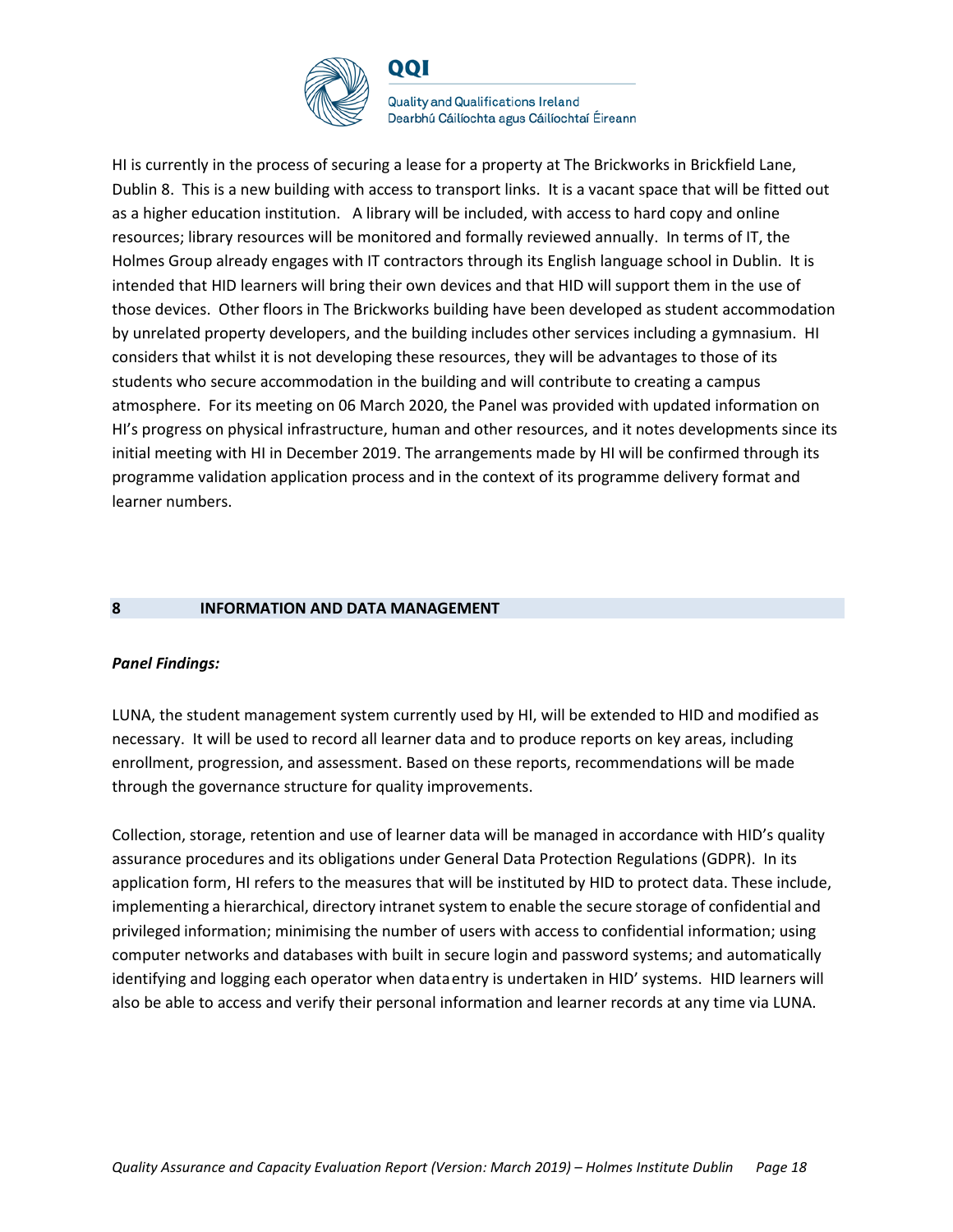

#### **9 PUBLIC INFORMATION AND COMMUNICATION**

#### *Panel Findings:*

The HID QA Manual includes *Provision of Information to Students Policy and Procedures*. These detail the learner information that will be published about HID programmes and commits HID to publishing on its website, and in other materials, programme information that is required under the Qualifications and Quality Assurance (Amendment) Act (2019). HI has undertaken that the QA Manual for HID will be published on the HID website; it states that for ease of access, HID policies and procedures will also be made available individually.

The Academic Board of HID will be responsible for assuring the accuracy and currency of information published by HID. Each Academic Programme Manager will review and approve updates to programme materials.

#### **10 OTHER PARTIES INVOLVED IN EDUCATION AND TRAINING**

#### *Panel Findings:*

It is not intended that HID will participate in any collaborative arrangements initially. During its meeting with the Panel, HI indicated its wish for HID to engage with other higher education providers nationally and for its lecturers to share practice with fellow academics, including through conferences and seminars.

As referenced under section 3, Programmes of Education and Training, an External Programme Advisory Committee will contribute to the development of HID programmes. It is also intended that the governance structure of HID will include an Industry Advisory Board. HID's Quality Assurance Manual describes the Industry Advisory Board as providing advice on demand for programmes, employment opportunities for graduates, the marketing of programmes, and delivery and assessment strategies.

#### **11 SELF-EVALUATION, MONITORING AND REVIEW**

#### *Panel Findings:*

HID's QA Manual sets out its self-evaluation, monitoring and review procedures. It will manage and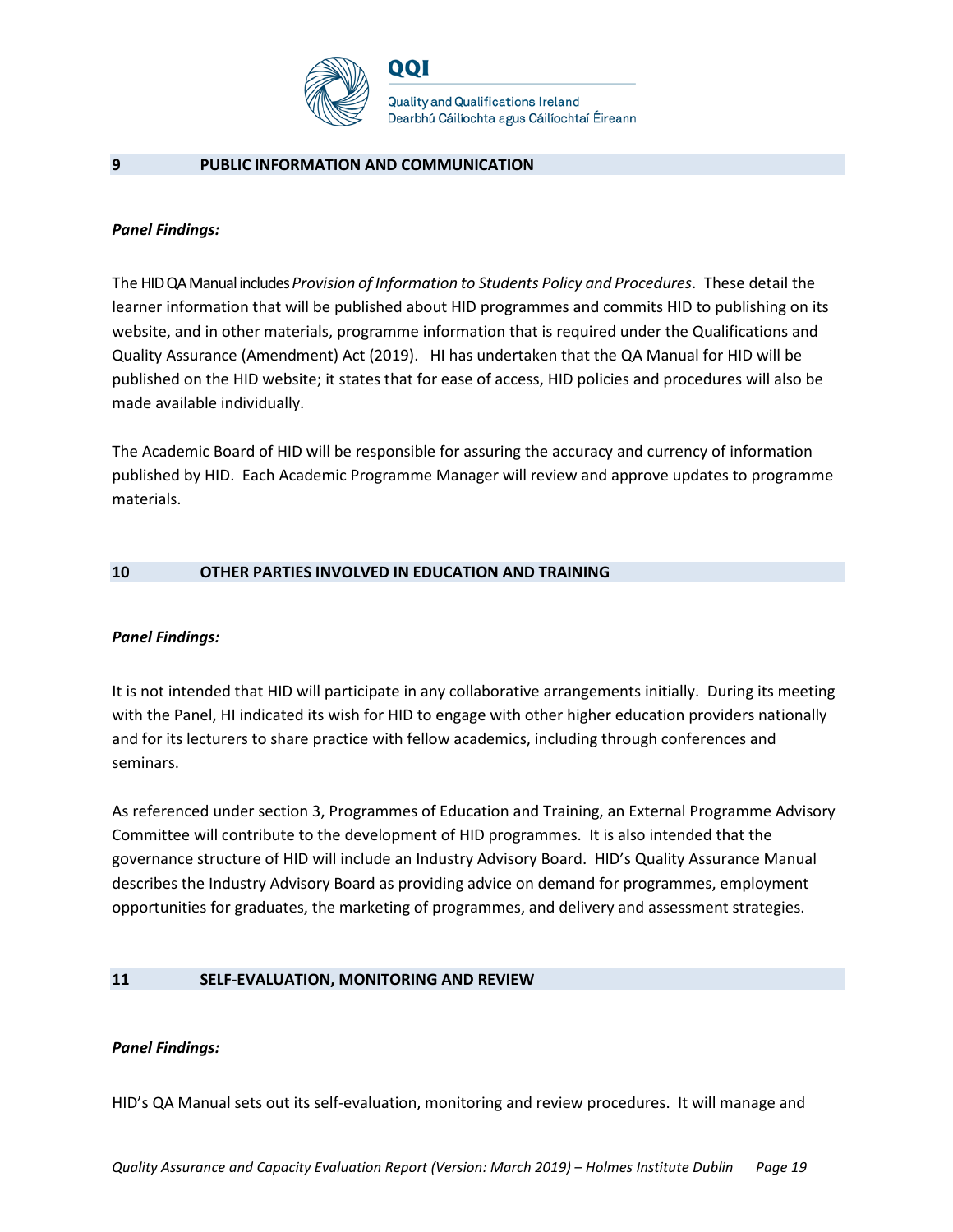

**Quality and Qualifications Ireland** Dearbhú Cáilíochta agus Cáilíochtaí Éireann

monitor the quality of the learning experience through a number of continuous improvement mechanisms. It is also intended that HID will identify performance indicators against which it can evaluate itself. These will include retention, progression rates, grade distribution, and acceptable learner evaluation ratings.

QQI

Programme monitoring and review at HID will be undertaken formally and informally and at different points in the programme delivery cycle. It will be informed by learner, lecturer, industry and other stakeholders. Ongoing module feedback will be sought from learners through Student Evaluation of Teaching (SET) - SETs invite learners' opinions on module content, on the teaching and learning experience, and on facilities - and through focus groups and learner representation on governance structures. Lecturers will also be represented on HID's governance structures and their views will be canvassed via Subject Evaluation and Review (SER) processes. Mid-term programme monitoring and review processes will be achieved through a biennial cycle of External Moderation. The outcomes of evaluation are ultimately reported to the Academic Board, to inform its ongoing oversight and improvement role.

Prior to seeking renewal of the validation of its programmes from QQI, it is intended that HID will internally review its programmes at least twice during an accreditation cycle to ensure that they remain pedagogically sound and continue to be relevant to the needs of learners, industry and the wider community. Records of changes to curricula and its delivery will be maintained by the Academic Programme Manager.

During its meeting with the Panel, HI emphasised the importance of closing the loop on feedback sought and described how HID will use its governance system to report actions that have been taken in response to feedback. HID will also inform the next cohort of learners about changes that have been made to modules in accordance with the previous cohort's feedback.

### **Evaluation of draft QA Procedures - Overall panel findings**

Following its meeting with HI representatives, the Panel was very satisfied that HI is an institution with long-standing and significant experience in higher education, and that it has the skills, resources and experience to establish a higher education provider in Dublin. HI conveyed a reflective approach to quality assurance and has improved its systems through a series of iterations since its establishment. The Panel was also impressed with the collegial and open manner in which the HI representatives engaged during the evaluation meeting.

Overall, however, the Panel considered that aspects of its meeting with HI were more illuminating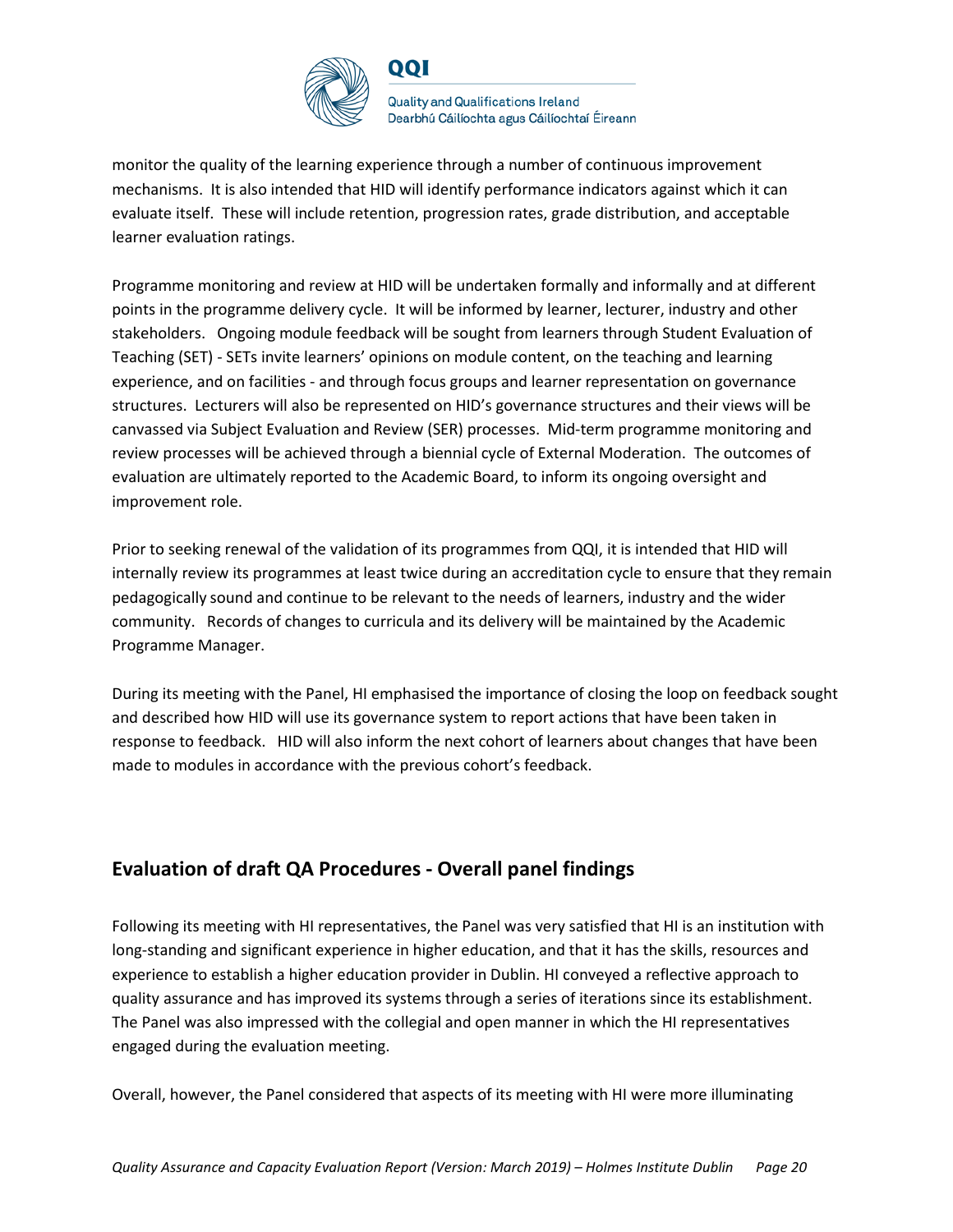

**Quality and Qualifications Ireland** Dearbhú Cáilíochta agus Cáilíochtaí Éireann

regarding the quality of the processes envisaged for HID than the submitted QA Manual communicated. In addition, it had concerns regarding the gap analysis conducted to inform the QA Manual; particularly the extent to which it has had regard to QQI assessment policies and procedures. As a result, the Panel identified some proposed mandatory changes to HI on these and other matters and offered other specific advices to the institution.

The Panel reconvened on 06 March 2020 to undertake a desk review of the evidence subsequently submitted by HI in response to its proposed mandatory changes. It is the Panel's view that HI has satisfactorily addressed the proposed mandatory changes and it notes the progress made by HI in responding to the specific advices offered. The Panel is convinced of the capacity of HI to provide learners with *a well-supported learning experience which will allow them to achieve the learning outcomes for the type and level of QQI award sought* (Policy and Criteria for Provider Access to Initial Validation of Programmes Leading to QQI Awards QQI, 2013, p.5). The Panel notes that in the second part of this process, the application for programme validation under the Policies and Criteria for the Validation of Programmes of Education and Training (QQI, 2017), HI will be required to contextualise its quality assurance policies and procedures and to illustrate their implementation in a local context. The Panel consequently recommends that QQI approves the QA procedures of HI.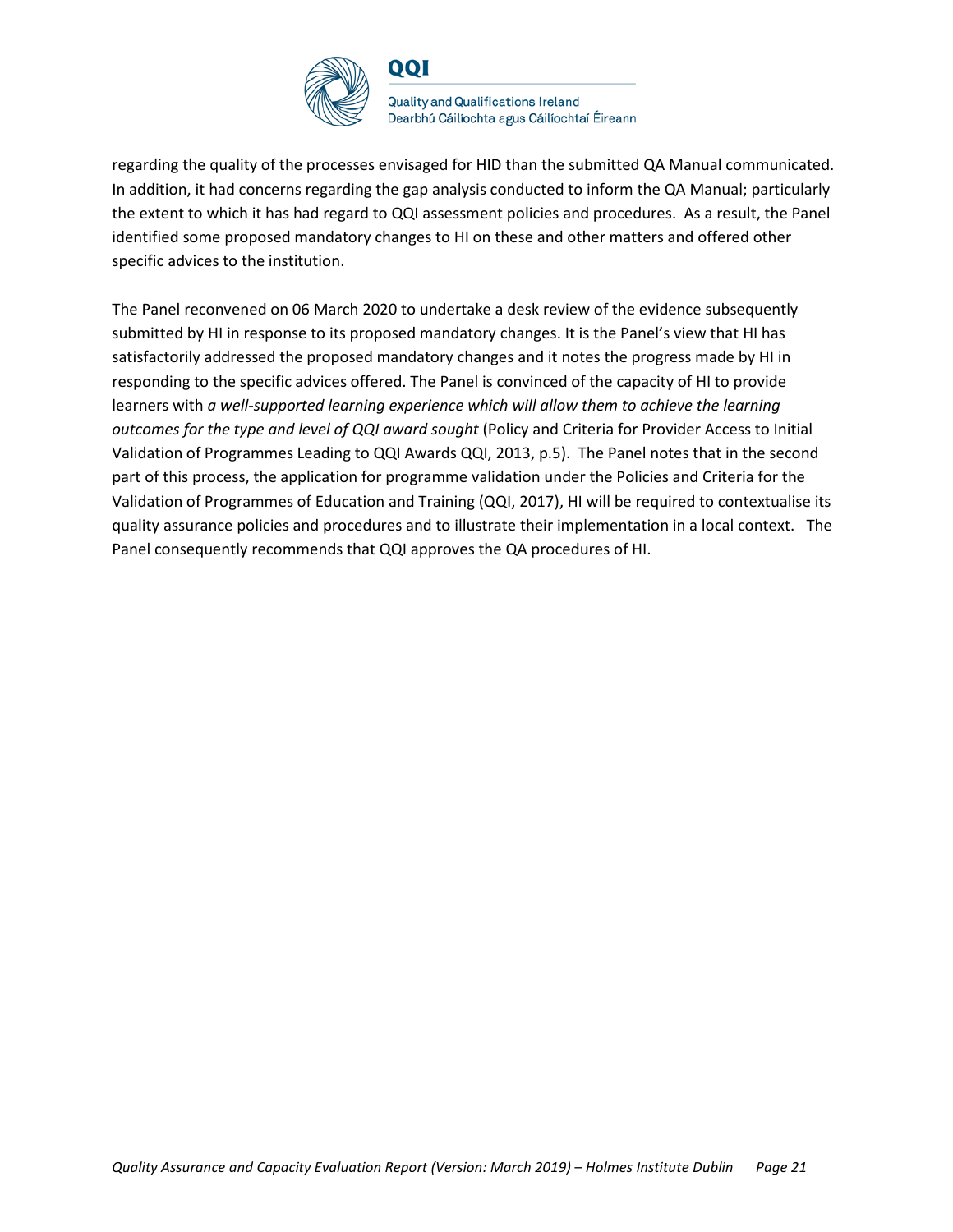

### **Part 6 Mandatory Changes to QA Procedures and Specific Advice**

The following *proposed mandatory changes* were identified at the conclusion of the site visit on 10 December 2019 by the Panel. The Panel availed of the option to defer its decision to allow HI an opportunity to address these issues within a six-week period. The Panel reconvened on 06 March 2020 to evaluate evidence submitted by HI in support of the proposed changes. Following an evaluation of the evidence submitted, the panel is satisfied that HI has adequately addressed the issues set out in Section 6.1 below.

#### **6.1 Proposed Mandatory Changes**

- o Provide updated details on progress made towards opening HID, with particular emphasis on physical infrastructure, human resources, and other resources.
- o Provide an updated organisational chart and governance system description, which reflects what will be in place at the outset of the establishment of HID, and how these structures are expected to evolve over the first 3 years of its operation.
- o Document the criteria for the selection and composition of the Academic Board of HID and include it in the QA Manual.
- o Review the HID QA Manual and take opportunities to better reflect the quality enhancement approach to teaching and learning that was described by HI to the Panel.
- o Incorporate the local context and regulations that will apply to HI if operating in Dublin. This requires a gap analysis between the documentation presented and key quality assurance policies, including: *Assessment and Standards* (QQI, Revised 2013), *Effective Practice Guidelines for External Examining* (QQI, Revised 2015), and *Policies and criteria for the validation of programmes of education and training* (QQI, 2017).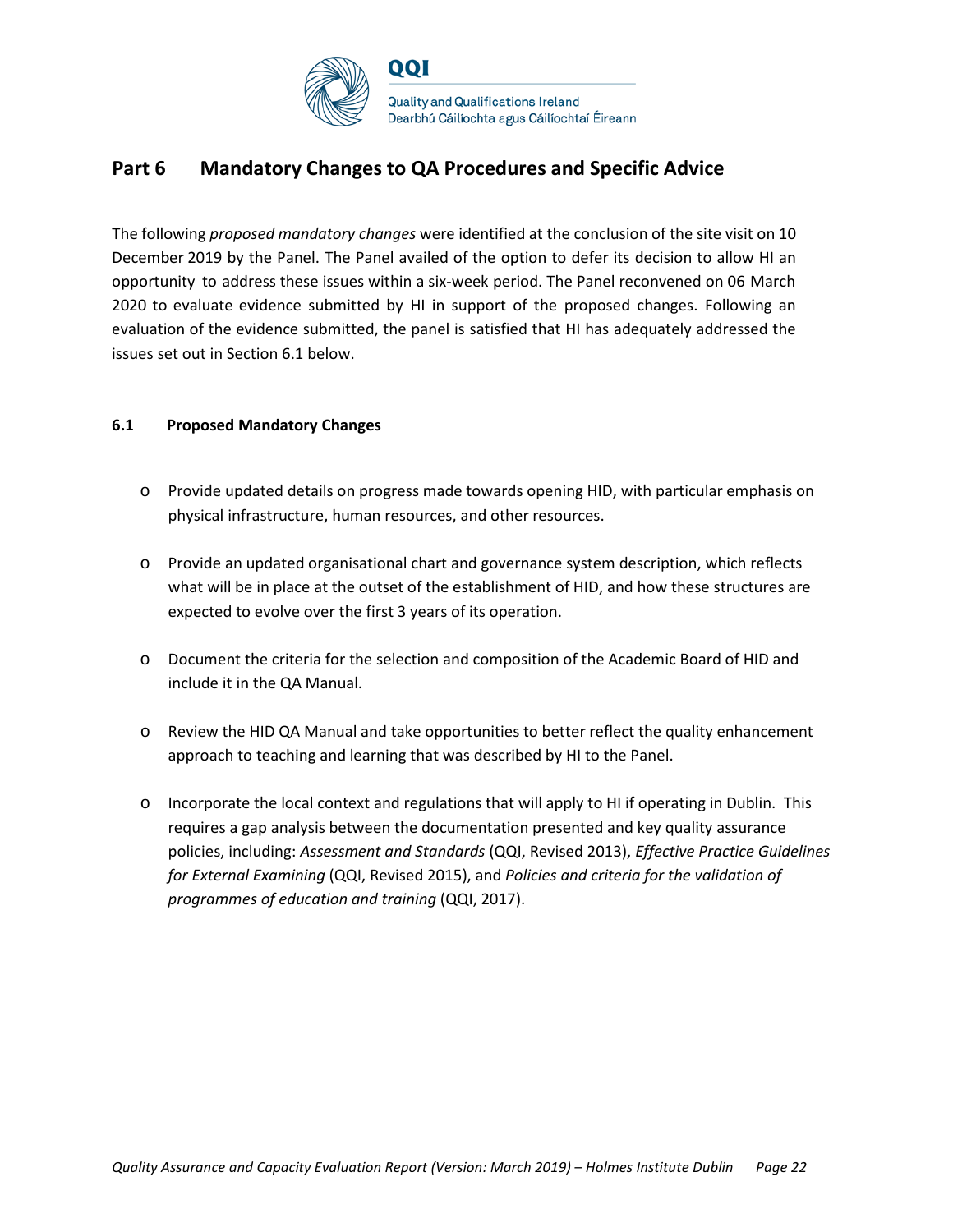

The following *specific advices* were identified at the conclusion of the site visit on 10 December 2019 by the Panel. The Panel notes the progress of HI in responding to these specific advices:

#### **6.2 Specific Advice**

- o Consider and document for the QA Manual how the governance system of HID will include learner representation and what training will be available for these learners**.**
- o In the development of a strategy for HID, undertake further research and benchmarking on higher education programmes available in Ireland.
- o Consider further the approach to marketing HID; specifically, the factors that would be attractive to domestic learners.
- o Revisit the use of the title 'Registrar' when recruiting for HID.

When the Panel reconvened on 06 March 2020 to evaluate evidence submitted by HI, it proposed a final specific advice, as detailed below:

o Review the governance descriptions in the current draft of the QA Manual and ensure that the diagrams included in the QA Manual are fully aligned with this text.

### **Part 7 Proposed Approved Scope of Provision for this provider**

| $NFA$ Level(s) – min and max | <b>Award Class(es)</b>  | <b>Discipline areas</b>             |
|------------------------------|-------------------------|-------------------------------------|
|                              | <b>Bachelor Arts</b>    | <b>Bachelor of Arts in Business</b> |
|                              | <b>Bachelor of Arts</b> | Bachelor of Arts (Hons) in          |
|                              |                         | <b>Business</b>                     |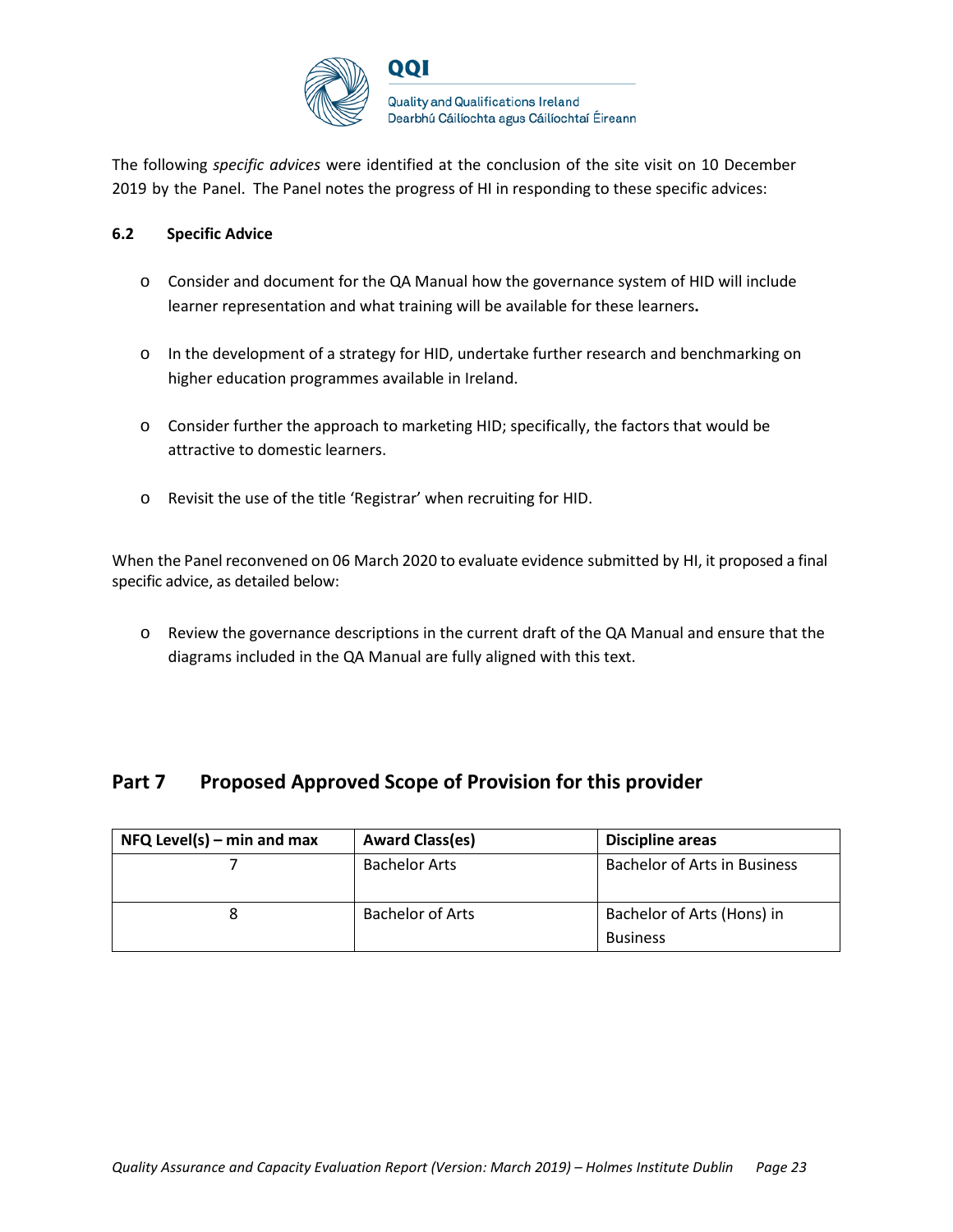

### **Part 8 Approval by Chair of the Panel**

This report of the Quality and Capacity Panel is approved and submitted to QQI for its decision on the recommendation to approve the draft Quality Assurance Procedures of provider and approve its progression to Stage 2 of the initial programme validation process.

 $\normalsize$ Name:

Date: 13/3/20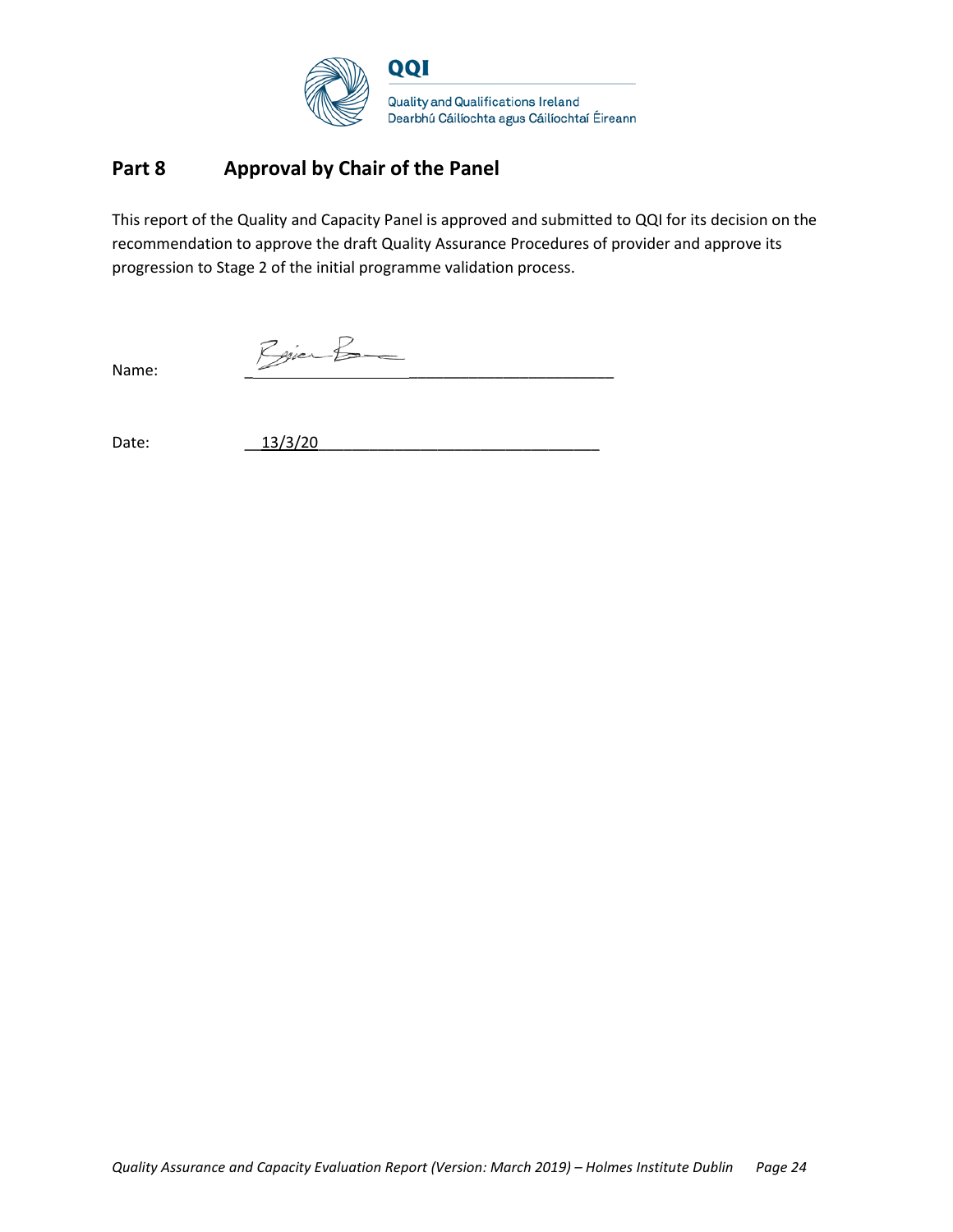

### **Annexe 1: Documentation provided to the Panel in the course of the Evaluation**

- o Initial Access to Validation application details, including:
	- o The completed application form
	- o Company information
	- o Financial viability information
	- o Governance Charter
- o The Holmes Institute Higher Education QA Manual
- o Additional information was also provided to the Panel by Holmes Institute, including on:
	- o Governance roles and responsibilities
	- o Documented approach to QA
	- o Programme development
- o In its resubmitted documentation provided to the Panel, HI provided:
	- o A letter directing the Panel to amendments made to its QA Manual
	- o A revised Holmes Institute Higher Education QA Manual

### **Annexe 2: Provider staff met in the course of the Evaluation**

| Name                          | Role/Position                 |
|-------------------------------|-------------------------------|
| Mr Stephen Nagle              | <b>Executive Director</b>     |
| <b>Professor Paul Hawking</b> | Dean, Academic                |
| Dr Anja Fladrich              | Dean, Operations              |
| Mr Alex Anderson              | <b>COO</b>                    |
| Ms Georgie Collier            | Director, Northern Hemisphere |
| Mr John Dixon                 | Director, Admissions          |
| Mr Paul Corbett               | Director, Ireland             |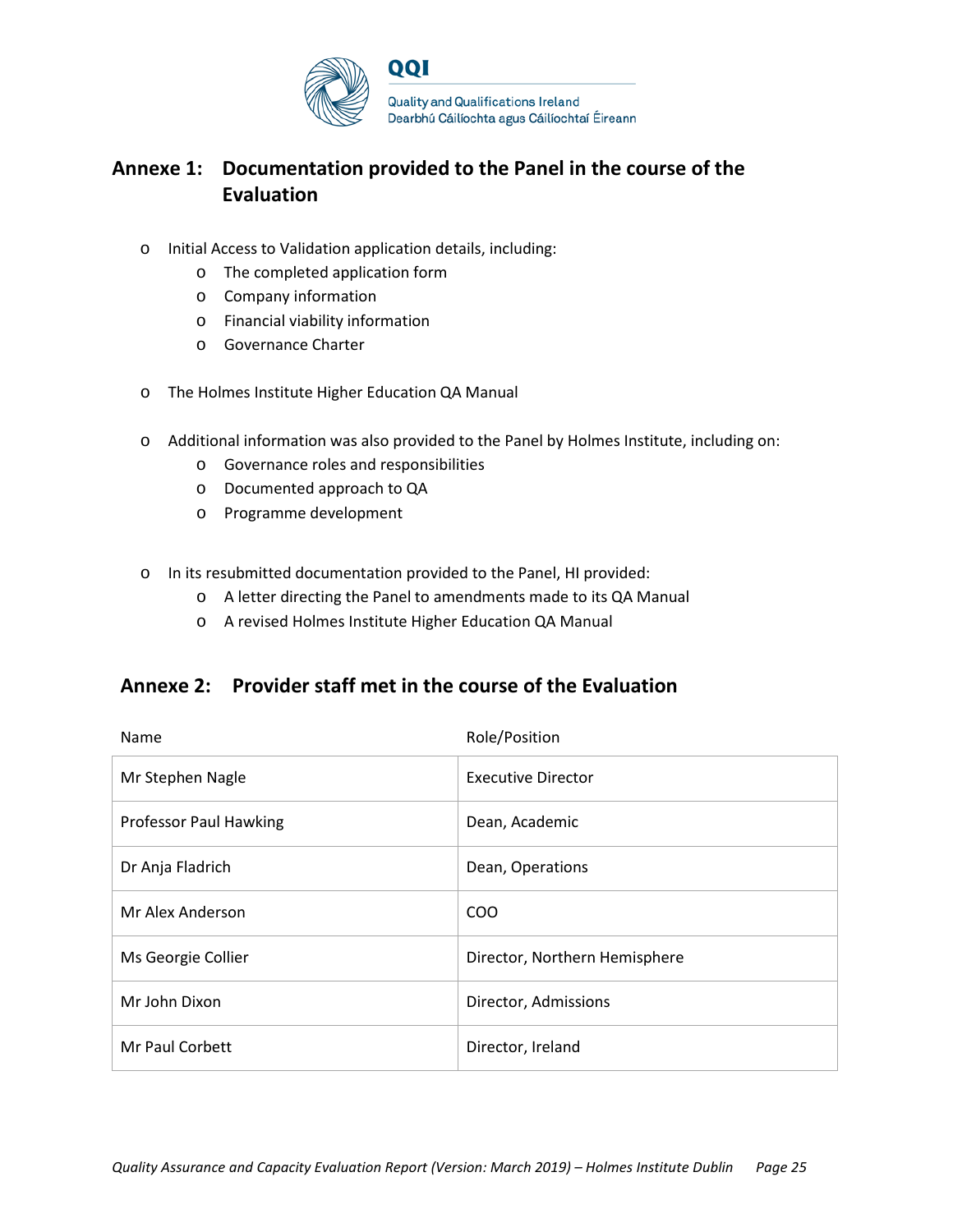#### *Appendix :* **Provider response to Initial Access to Validation Report**



16 March 2020

Dr Deirdre Stritch Approval and Monitoring Manager – QQI Awards QQI 26/27 Denzille Lane Dublin 2, DO2 P266 IRELAND



Dear Deirdre

#### **Response to the report of the independent review panel convened to consider Holmes Institute Dublin's Initials validation of Programmes leading to QQI Awards.**

Holmes Institute Dublin (HID) welcomes the report of the independent panel convened to consider HID's initial validation. HID greatly appreciates the time and the commitment given by the panel members to the review process as well as the constructive, supportive and professional manner in which they undertook the very comprehensive review.

HID welcomes the panel's findings in respect of mandatory changes, specific advices, recommendations and commendations as well as its overall recommendation to QQI's Programme and Awards Executive Committee to approve HID's Quality Assurance Manual.

HID greatly values the opportunity provided by the re-engagement process to strategically consider its institutional strengths, weaknesses and capacity limitations, to reflect at length on its quality assurance procedures, to focus on the process involved in seeking to continually enhance quality assurance policies and procedures.

The panel initially proposed five mandatory changes and two specific advices following its evaluation of 10 December 2019. After having received an amended Quality Assurance Manual the panel was satisfied that all of the mandatory changes had been made and that the specific advices had been followed. In its evaluation of 6 March 2020 the panel made one specific advice:

• *Review the governance descriptions in the current draft of the QA Manual and ensure that the diagrams included in the QA Manual are fully aligned with this text.* HID thanks the panel for identifying the inconsistencies in its QA Manual in regard to governance descriptions and assures QQI that these will be reviewed and amended as per the specific advice.

The panel also noted several issues which it has asked HID to address should its application proceed to a validation panel:

- Assurance that appropriate PEL is in place for the submitted validation programme validation application.
- Making further explicit connections within the text of the QA Manual to:
	- o Assessment and Standards (QQI, Revised 2013);
	- o Effective Practice Guidelines for External Examining (QQI, Revised 2015); and

#### Melbourne

185 Spring Street Melbourne Victoria 3000 Telephone +61 3 9662 2055 Facsimile +61 3 9662 2083

Sydney Level 6, 91 York Street Sydney New South Wales 2000 Telephone +61 2 9299 1400 Facsimile +61 2 9299 0211

#### **Brisbane**

Level 2, 10 Herschel Street Brisbane Oueensland 4000 Telephone +61 7 3211 4188 Facsimile +61 7 3211 4199

Level 2, Oasis Centre, Victoria Ave Broadbeach Oueensland 4218 Telephone +61 7 5592 5477 Facsimile +61 7 5592 5288

Cairns

18 Lake Street Cairns Oueensland 4870 Telephone +61 7 4041 2855 Facsimile +61 7 4041 2866

**Gold Coast**